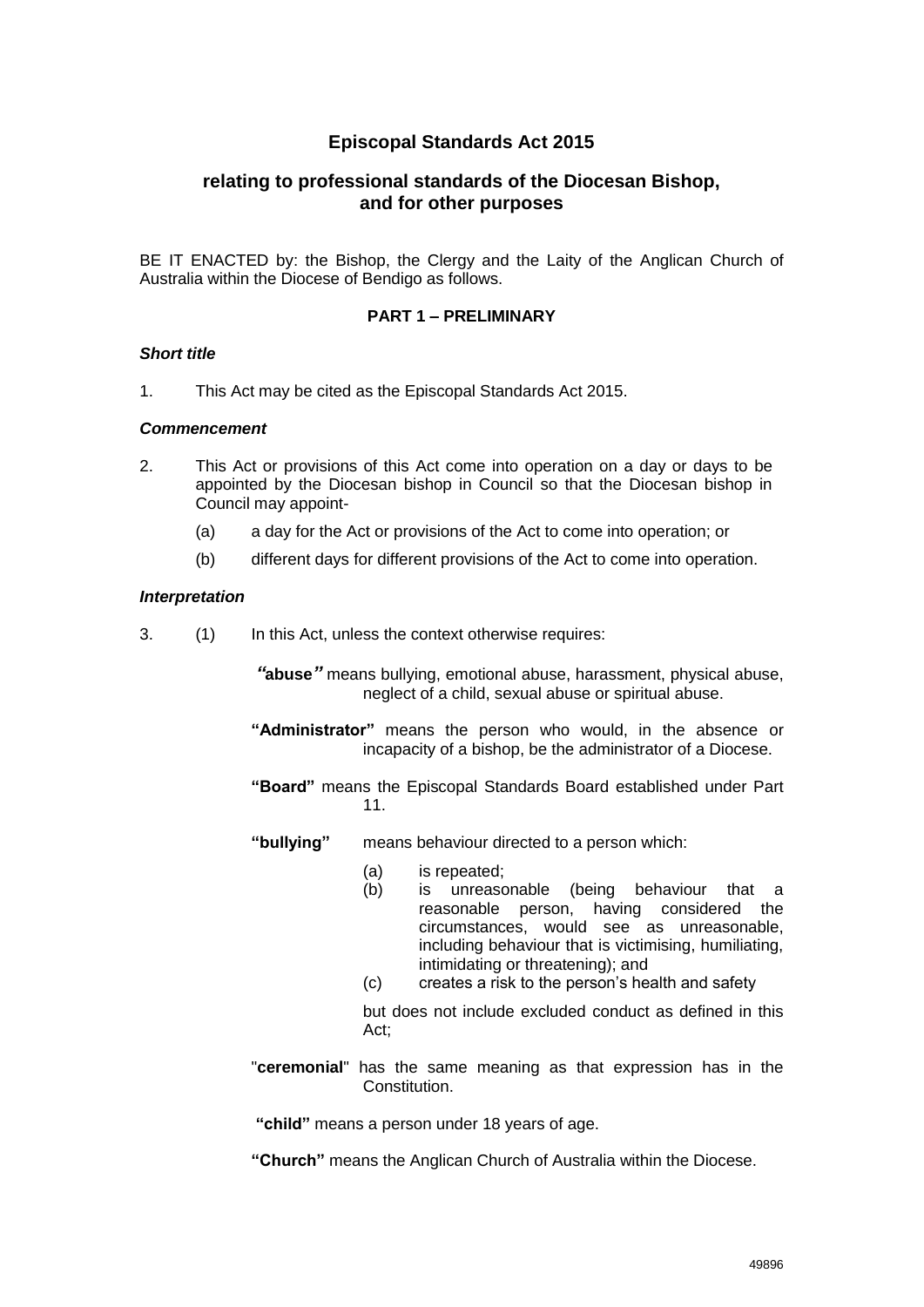- **"Church body**" includes a parish, an incumbent, a parish council, a vestry, a school, and any body corporate, organization or association that exercises ministry within, or on behalf of, the Church.
- **"code of conduct"** means a code of conduct approved from time to time under Part 2.
- **"complainant"** means a person who makes a complaint.
- **"complaint"** means a complaint under section 16 of this Act.
- **"Constitution"** means the Constitution of the Anglican Church of Australia.
- **"Council of Bishops"** in relation to a complaint has the meaning in subsections (3), (4) and (5) of this section.
- **"Diocese"** means a diocese of the Anglican Church of Australia and in relation to the Diocesan bishop means the diocese of the Diocesan bishop.
- **"Diocesan bishop"** means the Bishop of Bendigo and former Diocesan bishop has a corresponding meaning and **"diocesan bishop"** in relation to another diocese or a body constituted under this Act, means the Bishop of another Diocese holding office as a diocesan bishop under the Constitution.
- **"Diocesan bishop in Council"** means the Diocesan bishop acting with the advice and consent of the Diocesan Council.
- **"Diocesan Corporation"** means Bendigo Anglican Diocesan Corporation Limited ACN 601 845 023.
- **"Director"** means the Director of Episcopal Standards appointed under Part 7.
- **"emotional abuse"** means:
	- (a) subjecting a person to excessive and repeated personal criticism;
	- (b) ridiculing a person, including the use of insulting or derogatory terms to refer to that person;
	- (c) threatening or intimidating a person;
	- (d) ignoring a person openly and pointedly;
	- (e) behaving in a hostile manner or in any way that could reasonably result in another person feeling isolated or rejected; or
	- (f) any other act or omission in relation to a person;

which has caused, or is likely to cause physical or mental harm including self harm but does not include excluded conduct.

**"Episcopal Standards Committee"** or **"ESC"** means the Episcopal Standards Committee established under Part 6.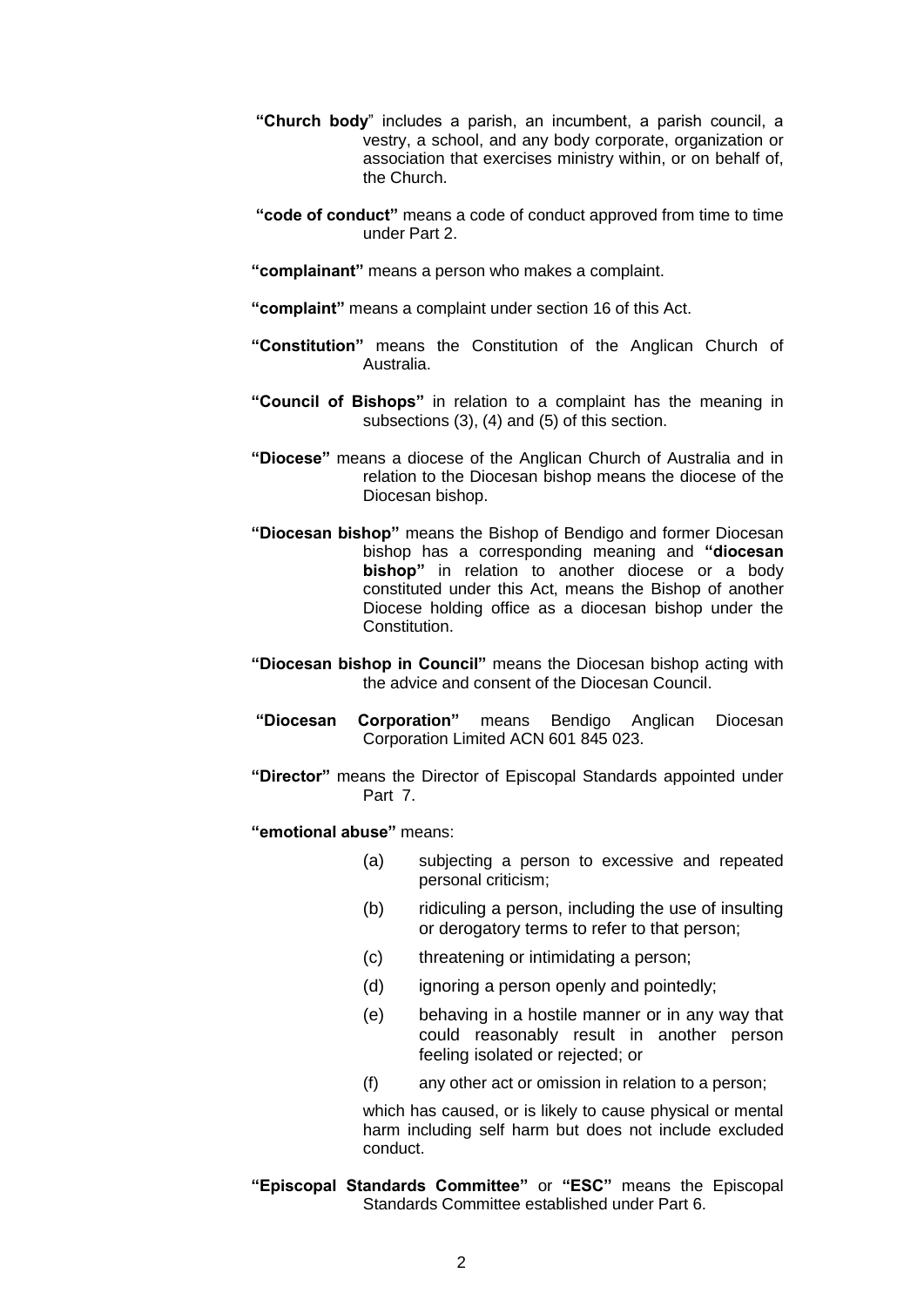- **"equivalent body"** means a body of another Diocese exercising powers, duties or functions under legislation with respect to professional standards or discipline of a church worker, similar to those of the ESC or the Board as the case may be, or where there is no such body, the bishop of the Diocese.
- **"excluded conduct"** has the meaning in subsection (6) of this section.

"**faith**" has the same meaning as that expression has in the Constitution.

- **"harassment"** means unwelcome conduct, whether intended or not, in relation to a person where the person reasonably feels in all circumstances offended, belittled or threatened which has caused, or is likely to cause physical or mental harm including self harm but does not include excluded conduct.
- **"incapable"** in relation to the Diocesan bishop has the meaning in section 2 of the Bishop (Incapacity) Canon 1995.
- "**medical**" includes psychiatric, psychological and other areas of health practice.
- "**misconduct**" has the meaning in subsection (7) of this section.
- **"ministry"** means ordained ministry in Bishop's orders.
- **"national register"** means the national register established pursuant to the National Register Canon 2007 or any canon prescribed by General Synod in substitution for that canon.
- "**neglect of a child**" means the neglect of a child where the child has suffered, or is likely to suffer, significant harm to his or her wellbeing or development.
- **"physical abuse"** means any intentional or reckless act, use of force or threat to use force causing injury to, or involving unwelcome physical contact with, another person but does not include lawful discipline by a parent or guardian.

# **"prescribed person"** means –

- (a) the complainant other than the Director; or
- (b) any witness other than a witness as to either character or a question on which expert evidence is given; or
- (c) any person against whom a prescribed sexual offence is alleged to have been committed; or
- (d) the respondent (whether as a witness or otherwise), unless—
	- (i) in the discretion of the board, the disclosure of the identity of that person is necessary or desirable in the public interest; or
	- (ii) a stay has been directed under section 71.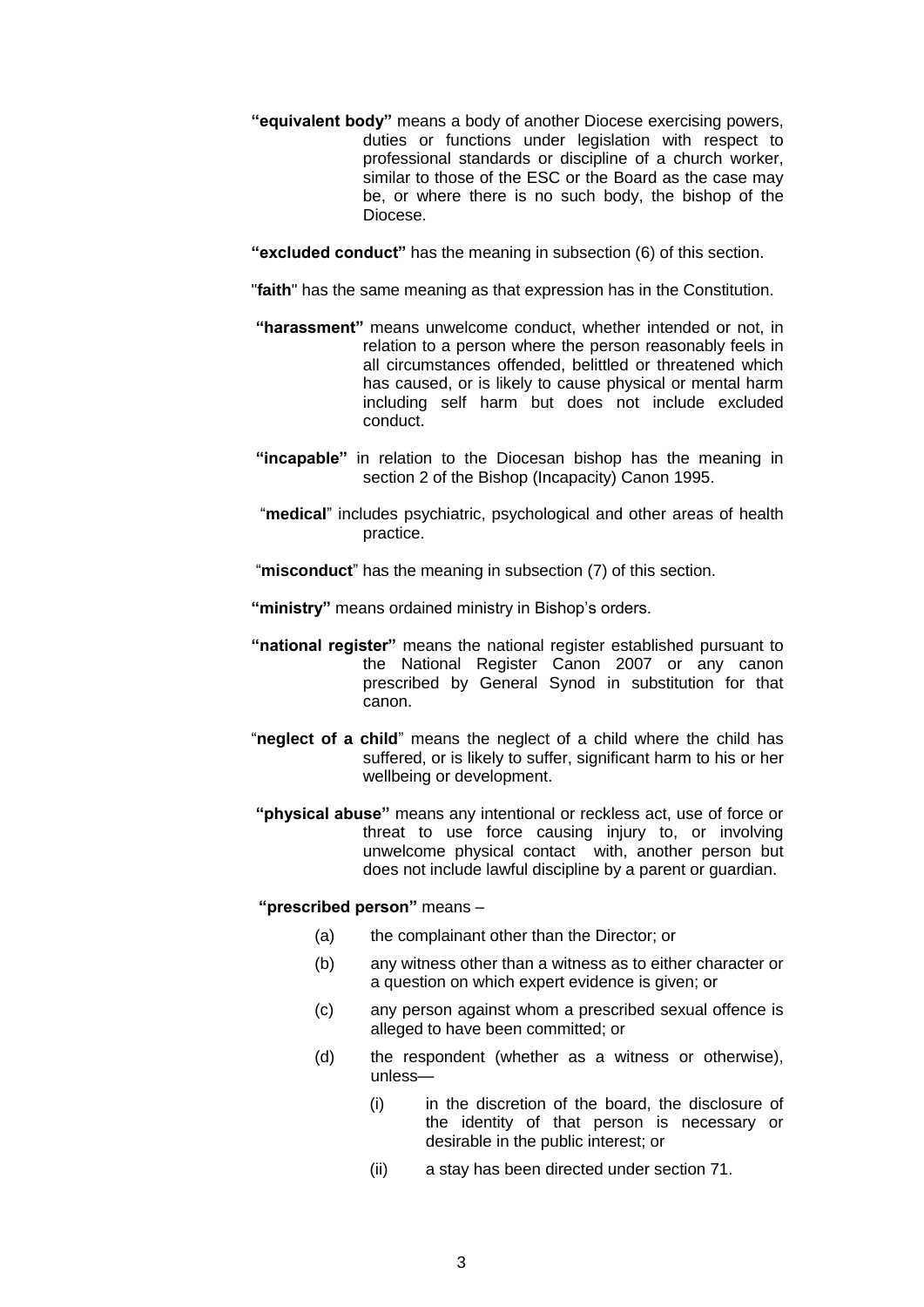- **"prescribed sexual offence"** means a sexual offence, or an offence where the conduct constituting it consists wholly or partly of taking part, or attempting to take part, in an act of sexual penetration as defined in section 35 of the *Crimes Act* 1958.
- **"protocol"** means the protocol approved from time to time by the Diocesan bishop in Council under Part 5.
- **"Provincial Tribunal"** means the Provincial Tribunal of a province established under Chapter IX of the Constitution.
- **"Registrar"** in relation to the Diocesan bishop, means the Registrar of the Diocesan bishop.
- **"respondent"** means the Diocesan bishop in respect of whom a complaint is made.

**"relevant Metropolitan"** in relation to a Diocesan bishop means:

- (a) unless paragraph (c) or (d) applies, the Metropolitan of the Province in which the diocese of the Diocesan bishop is situated; or
- (b) if the Diocesan bishop is the Metropolitan but not the Primate, the Primate;
- (c) if the Diocese is an extra-provincial Diocese, the Primate;
- (d) if the Diocesan bishop is the Primate, the person who, at the relevant time, is the next most senior Metropolitan who is available, seniority being determined by the date of consecration.
- **"Review Board"** means the Episcopal Standards Review Board established under Part 14.
- "**ritual**" has the same meaning as that expression has in the Constitution.
- **"sexual abuse"** means sexual assault, sexual exploitation or sexual harassment and in relation to a child includes the use of a child for a person's own sexual stimulation or gratification or for that of others.
- **"sexual assault"** means any intentional or reckless act, use of force or threat to use force involving some form of sexual activity against an adult without consent or against a child.
- **"sexual exploitation"** means any form of sexual contact or invitation to sexual contact with another person, with whom there is a pastoral or supervisory relationship, whether or not there is consent and regardless of who initiated the contact. It does not include such contact or invitation within a marriage.
- **"sexual harassment"** means unwelcome conduct of a sexual nature, whether intended or not, in relation to a person where the person reasonably feels in all circumstances offended, belittled or threatened.
- **"sexual offence"** means-
	- (a) a sexual offence as defined under s4 of the *Judicial Proceedings Reports Act 1958 (Vic)*; or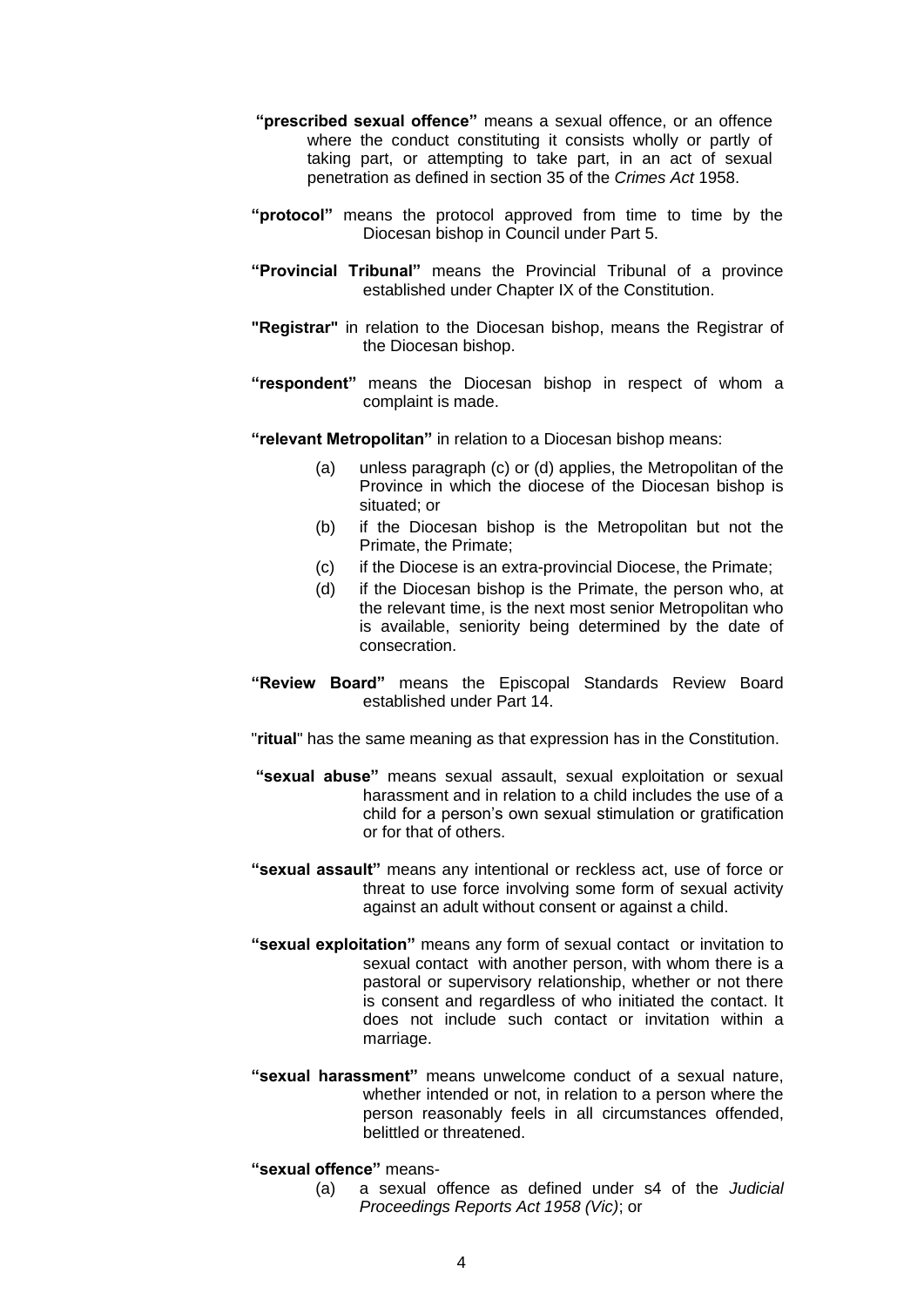- (b) an attempt to commit an offence referred to in paragraph (a); or
- (c) an assault with intent to commit an offence referred to in paragraph (a)

and in relation to a particular jurisdiction, has the meaning given it by the applicable legislation of that jurisdiction;

- "**spiritual abuse**" means the mistreatment of a person by actions or threats directed specifically to that person and justified by appeal to God, faith or religion, which mistreatment has caused, or is likely to cause physical or mental harm including self harm but does not include excluded conduct.
- "**Special Tribunal**" means the Special Tribunal established under the Constitution;
- (2) In this Act, a reference to conduct shall be read as a reference to—
	- (a) doing or refusing to do any act;
	- (b) refraining (otherwise than inadvertently) from doing an act; or
	- (c) making it known that an act will not be done.

#### *Council of Bishops*

- (3) "**Council of Bishops**" in relation to a complaint, means a council of Bishops comprising-
	- (a) the Primate; and
	- (b) the two most senior diocesan bishops in office as at the date of the complaint (seniority being determined by date of consecration), one of whom shall be a Metropolitan, if willing and able -

each of whom shall have consented in writing to act as a member of the Council of Bishops in relation to the complaint and to abide by the provisions of Part 18 (Confidentiality and Publication).

- (4) If an office holder referred to in subsection (3)
	- (a) is a respondent to the complaint; or
	- (b) is a respondent to any other complaint that, as at the date of the first mentioned complaint, has been–
		- (i) either referred to the Board under Part 12 or Part 13 of this Act and has not yet been dealt with by the Board or Review Board; or
		- (ii) if it has been dealt with, has resulted in a recommendation to the Council of Bishops pursuant to section 40, 45 or 58 of this Act; or
	- (c) is unable to act because of illness or absence from his or her Diocese; or
	- (d) otherwise ceases to hold office; or
	- (e) declines for what ever reason to consent in writing as set out in subsection (3) —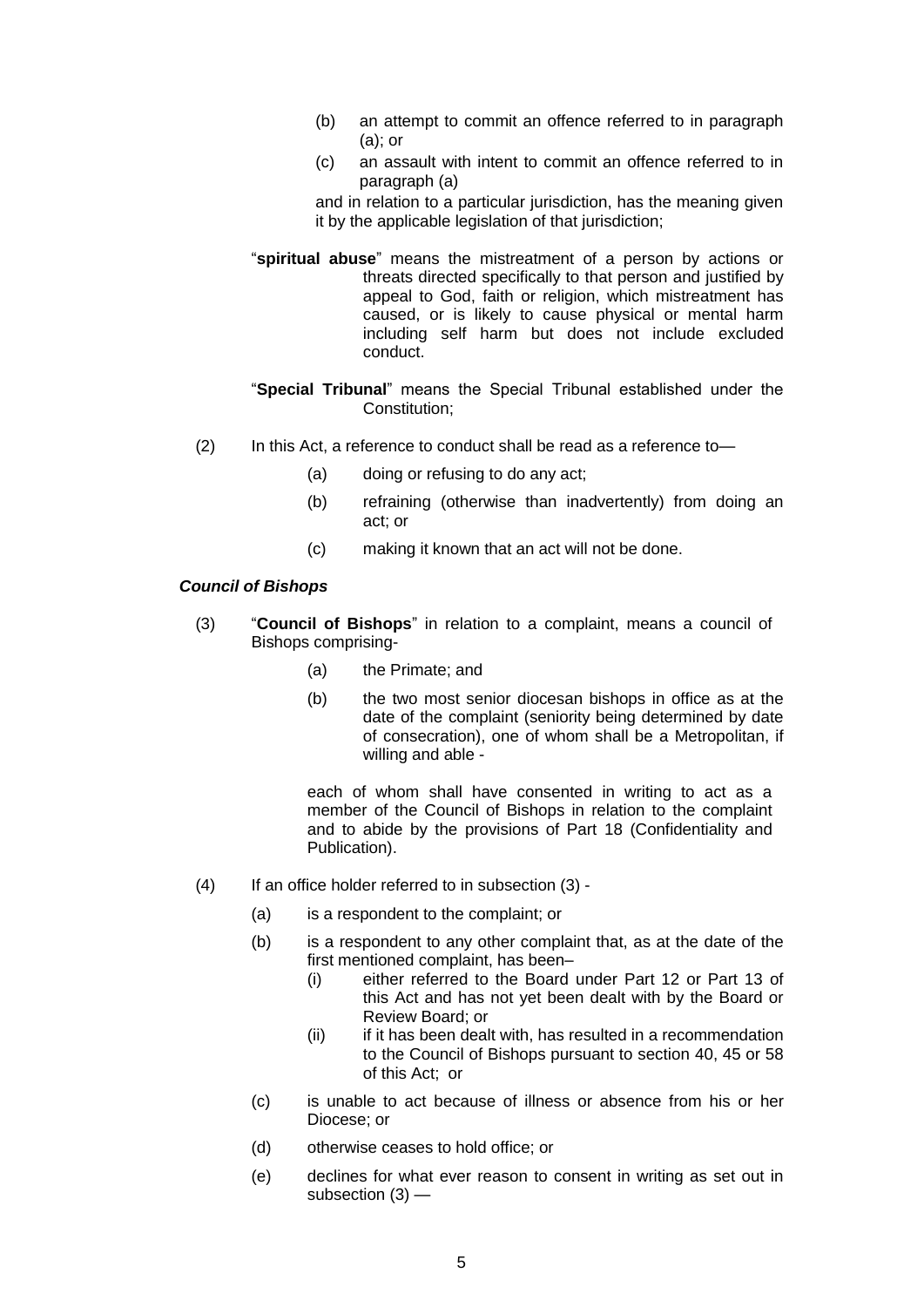that office holder shall (as the case may be) be ineligible, or shall cease, to be a member of the Council of Bishops and the place of that office holder –

- (f) if the Primate, shall be taken by the Primate's successor in office or, if the office is vacant or the Primate is incapable, by the Metropolitan or bishop who would exercise the authorities powers rights and duties of the Primate during such vacancy or incapacity;
- (g) if a Metropolitan (other than the Primate), shall be taken by the Metropolitan next senior to that bishop (if any); and
- (h) in any other case, shall be taken by the next most senior diocesan bishop.
- (5) If the Metropolitan or bishop who would exercise the authorities powers rights and duties of the Primate, when the office was then vacant, takes the place of the Primate and is already or would otherwise be a member of the Council of Bishops as Senior Metropolitan, the place shall be taken by the Metropolitan next senior to that bishop not already or otherwise a member of the Council of Bishops.

#### *Excluded conduct*

- (6) The expression "excluded conduct" in relation to the Diocesan bishop means –
	- (a) any act or omission or refusal of the Diocesan bishop to ordain, appoint, correct, discipline, counsel, admonish, transfer, demote, suspend, retrench or dismiss a person; or
	- (b) any other act or omission or refusal of the Diocesan bishop in the course of episcopal ministry; or
	- (c) any decision of the Diocesan bishop relating to the same

if the Diocesan bishop has acted or omitted or refused to act or decided –

- (d) in good faith;
- (e) reasonably; and
- (f) in the lawful discharge of the duties and functions of the Diocesan bishop.

Nothing in this definition shall be read as imposing any duty or function on the Diocesan bishop.

#### *Misconduct*

- (7) The expression "misconduct" in relation to the Diocesan bishop means
	- (a) bullying;
	- (b) emotional abuse;
	- (c) harassment;
	- (d) physical abuse;
	- (e) neglect of a child;
	- (f) sexual abuse;
	- (g) spiritual abuse;
	- (h) any offence under an Act of the Diocese;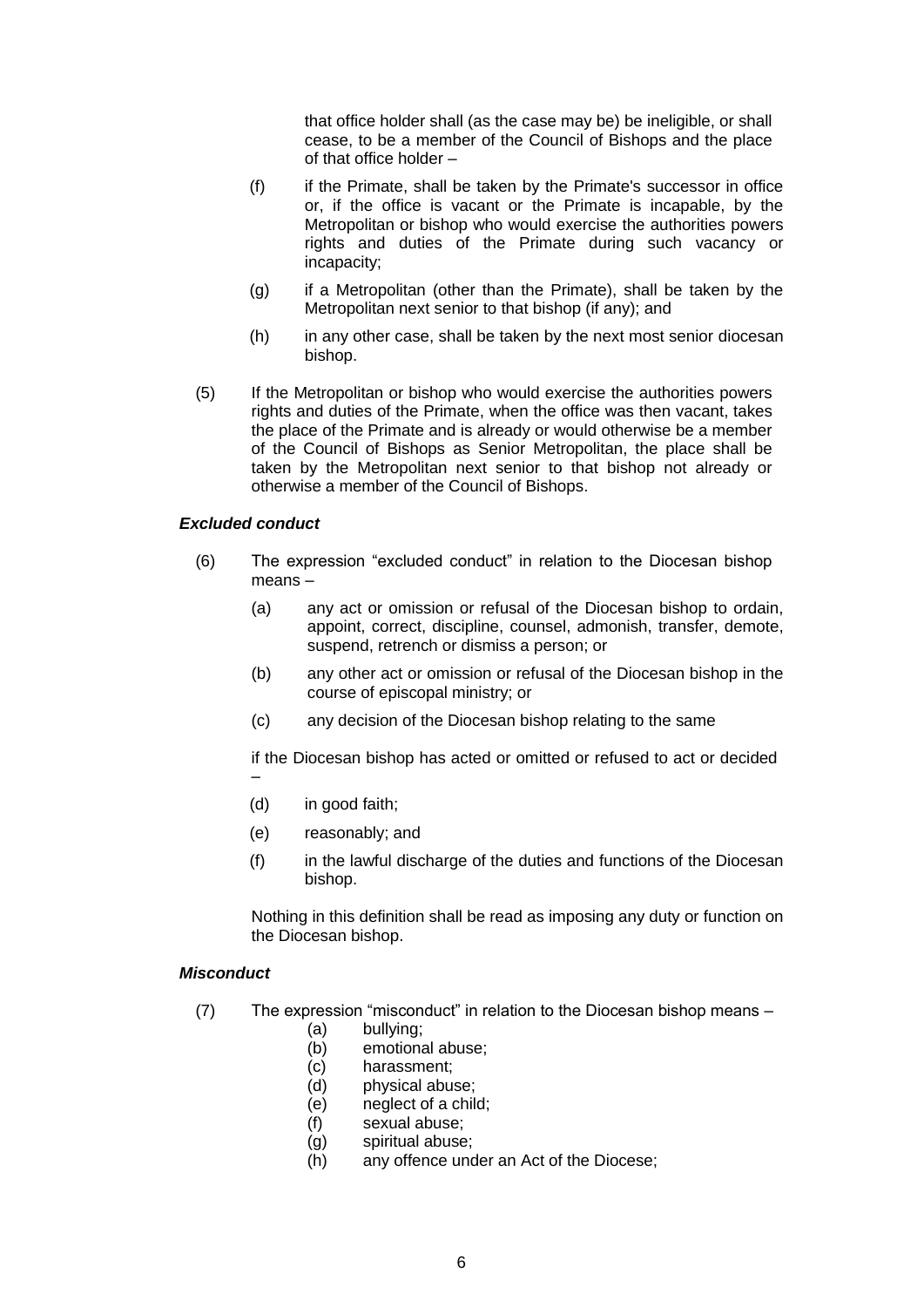- (i) any of the following offences under the Offences Canon 1962 or any canon in substitution or amendment of that canon;
- (j) wilful or reckless failure to comply with a condition imposed by the Council of Bishops under section 100 of this Act;
- (k) wilful or reckless failure to comply with an undertaking given to the Board, the Review Board or the Council of Bishops;
- (l) an act or omission, or series of acts or omissions, made inappropriately or unreasonably in response to a complaint about the conduct of a person who is subject to a canon of General Synod or an Act of a diocesan synod relating to discipline or professional or episcopal standards;
- (m) any breach of the duty to report a matter referred to below in section 8;
- (n) conduct that impedes or undermines a professional standards process as that expression is defined in the *Episcopal Standards (Child Protection) Canon* 2017;
- (o) the failure without reasonable excuse to perform a function under a professional standards process as so defined; or
- (p) a contravention of the laws of the Commonwealth, a State or Territory requiring the reporting of child abuse to the police or other authority;
- (q) any other conduct (other than excluded conduct) that is unbecoming or inappropriate to the office and duties and functions of a diocesan bishop

by the Diocesan bishop whenever occurring (whether before or after the commencement of this Act) which, if established, would on its face call into question:

- (i) the fitness of the Diocesan bishop to hold office, or to be or remain in Holy Orders; or
- (ii) the fitness of the Diocesan bishop, whether temporarily or permanently, to exercise ministry and perform any duty or function of the office; or
- (iii) whether, in the exercise of ministry or in the performance of any duty or function, the Diocesan bishop should be subject to any condition

but excludes for the purposes of this Act any breach of faith ritual or ceremonial and includes examinable conduct as defined in the Episcopal Standards (Child Protection) Canon 2017.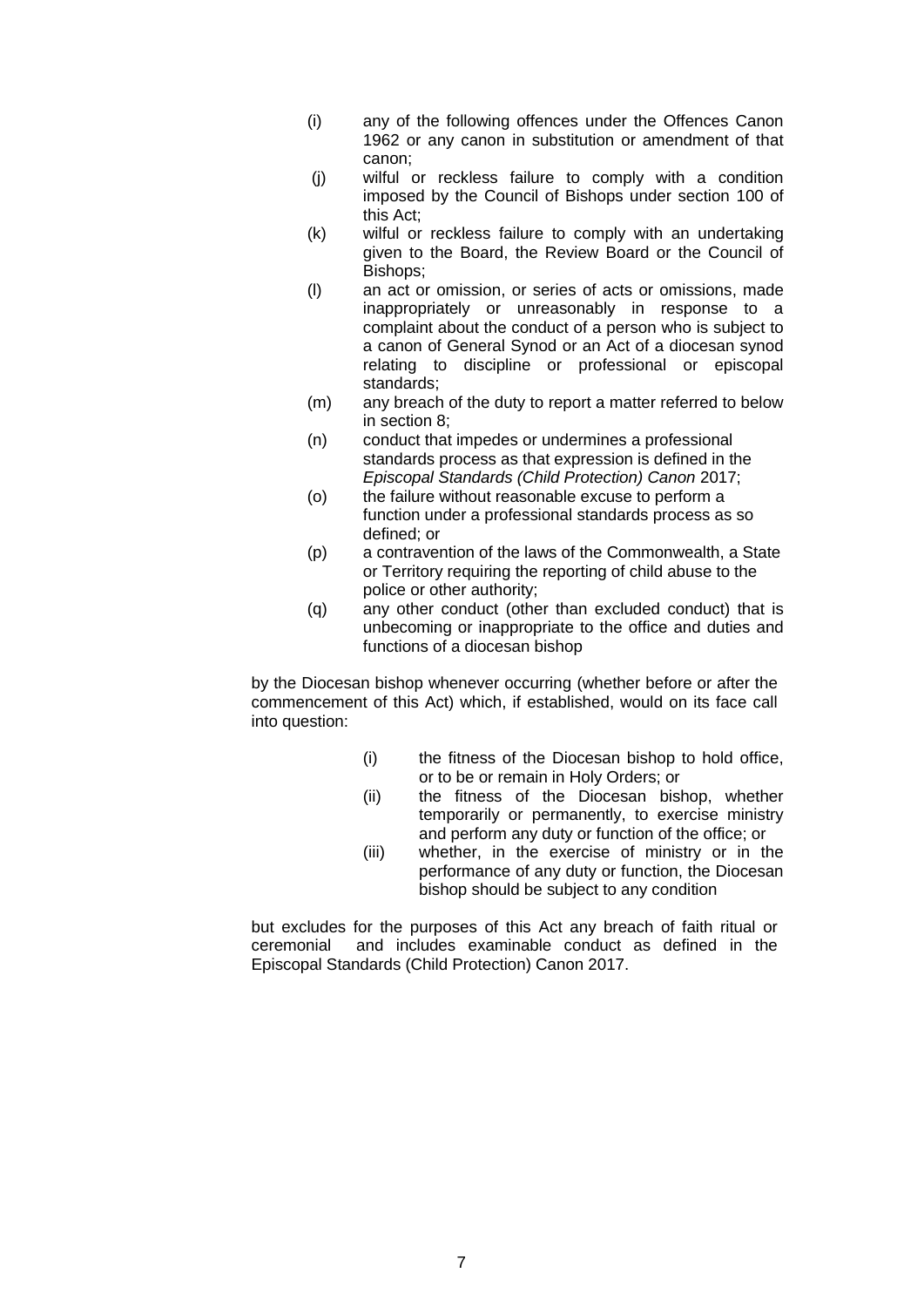# *Overriding purposes of Act*

- 4. The overriding purposes of this Act and of any protocol made under this Act, in their application to any complaint under this Act, are to facilitate the just, quick and inexpensive resolution of the real issues in the complaint and to regulate fitness for ministry for the protection of the community.
- 5. The Director, the ESC, the Board and the Review Board must each seek to give effect to the overriding purposes when exercising any power given by this Act or by any protocol and when interpreting any provision of this Act or of any such protocol.

# **PART 2 – CODE OF CONDUCT**

## *Approval of code of conduct*

6. The Synod or Diocesan bishop in Council or board of the Diocesan Corporation may from time to time by resolution approve a code of conduct for observance by the Diocesan bishop, which does not make provision for any matter concerning faith, ritual or ceremonial.

## *Promotion of code of conduct*

7. The Diocesan bishop in Council or board of the Diocesan Corporation through the ESC and by such other means as may be considered appropriate must take such steps as may be necessary or desirable to promote the knowledge, understanding and observance in the Church of the code of conduct.

# **PART 3 – DUTY TO REPORT**

- 8. (1) If the Diocesan bishop
	- (a) believes on reasonable grounds that a person has suffered harm or is at risk of harm as a result of abuse by a person who is subject to a canon of General Synod or an Act of a Diocese relating to discipline or professional or episcopal standards; and
	- (b) has no reason to believe that the Director of Professional Standards or the Director of Episcopal Standards (as the case may be) appointed under that canon or Act or any member of the Professional Standards Committee or Episcopal Standards Committee appointed under that canon or Act is aware of those facts

the Diocesan bishop must as soon as possible report the matter to that Director or to a member of that Professional Standards Committee or that Episcopal Standards Committee as the case may be.

(2) This section does not affect the operation of the Canon Concerning Confessions 1989 of General Synod or any other canon or legislative instrument relating to confessions in force in the Diocese.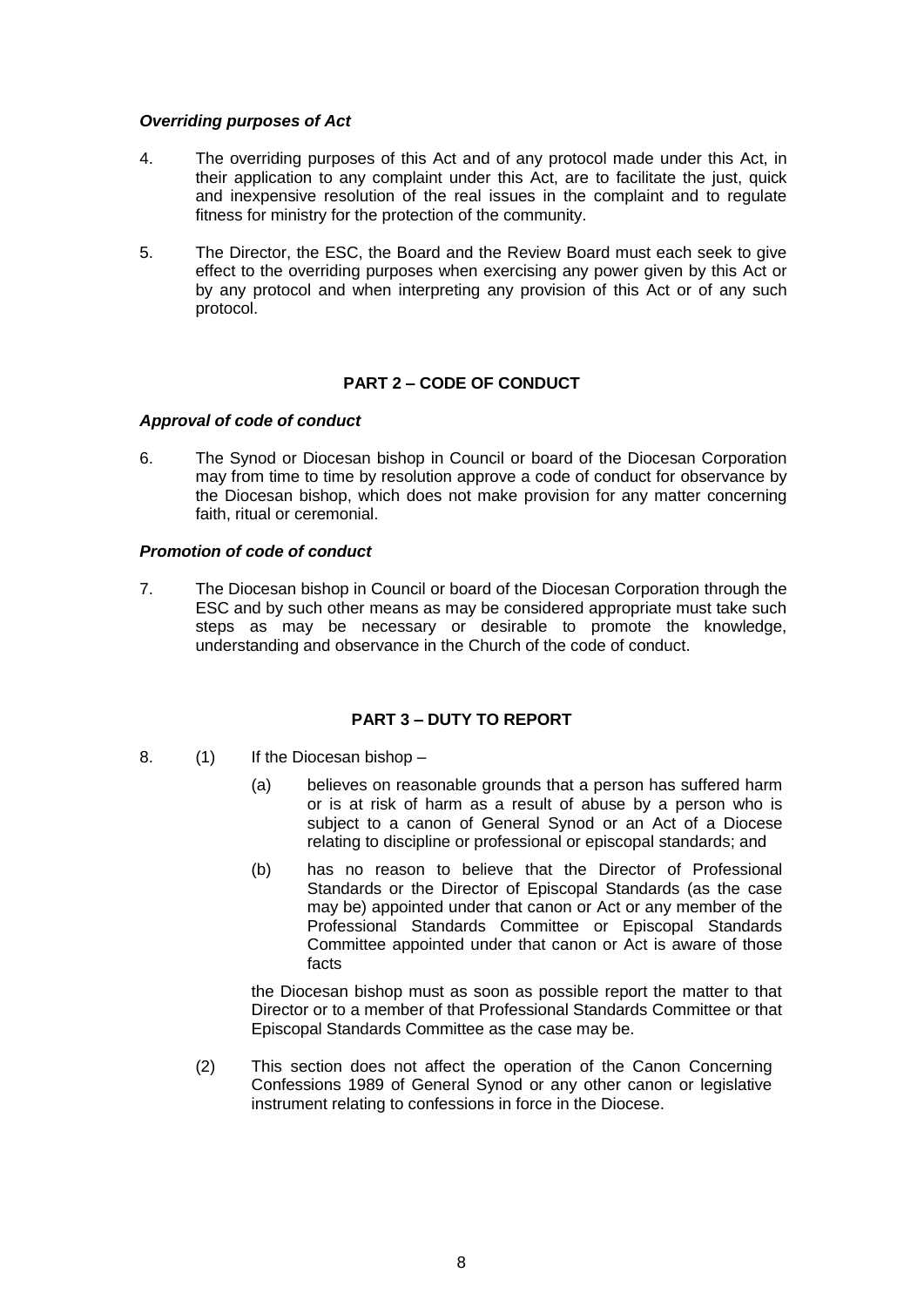# **PART 4 – OTHER DUTIES OF THE RESPONDENT**

## *Duties concerning the process*

- 9. (1) The Diocesan bishop must subject to subsection (2)–
	- (a) comply with a requirement of the ESC pursuant to section 27(a) of this Act to meet with an investigator to answer questions in relation to a complaint;
	- (b) comply with a requirement of the ESC pursuant to section 27(b) and (c) of this Act to provide a verified detailed report to the ESC within a reasonable time; and
	- (c) truthfully answer any question put by or on behalf of the ESC in the exercise of powers conferred by this Act.
	- (2) If the respondent declines to answer a question on the ground that the answer might tend to incriminate the person, a written record shall be made of the question and of the ground of refusal.
	- (3) The Diocesan bishop must–
		- (a) not mislead the ESC or a delegate of the ESC;
		- (b) not unreasonably delay or obstruct the ESC or a delegate of the ESC in the exercise of powers conferred by this Act; and
		- (c) attend a mediation, conciliation, neutral evaluation or other dispute resolution meeting arranged by the ESC in relation to a complaint.

#### *Duty to comply with an undertaking or direction*

- 10. (1) The Diocesan bishop must
	- (a) comply with any undertaking given to the Board, the Review Board or the Council of Bishops; and
	- (b) comply with a direction made by the Council of Bishops to give effect to a recommendation of the ESC, the Board or the Review Board (as the case may be) or any permitted variation or modification of that recommendation.
	- (2) Failure of the Diocesan bishop to comply with an undertaking or direction is an offence.
	- (3) The ESC may institute proceedings forthwith in the Special Tribunal in respect of an offence against this section or, if the bishop is no longer a Diocesan bishop, shall refer the matter, together with such relevant information concerning the alleged offence as may be in its possession, to the diocesan bishop of the Diocese in which the former Diocesan bishop is then resident.

## **PART 5 –PROTOCOL**

#### *Making and content of protocols*

11. (1) The Diocesan bishop in Council or the board of the Diocesan Corporation must from time to time consider and approve a protocol or protocols not inconsistent with this Act for implementation in relation to complaints.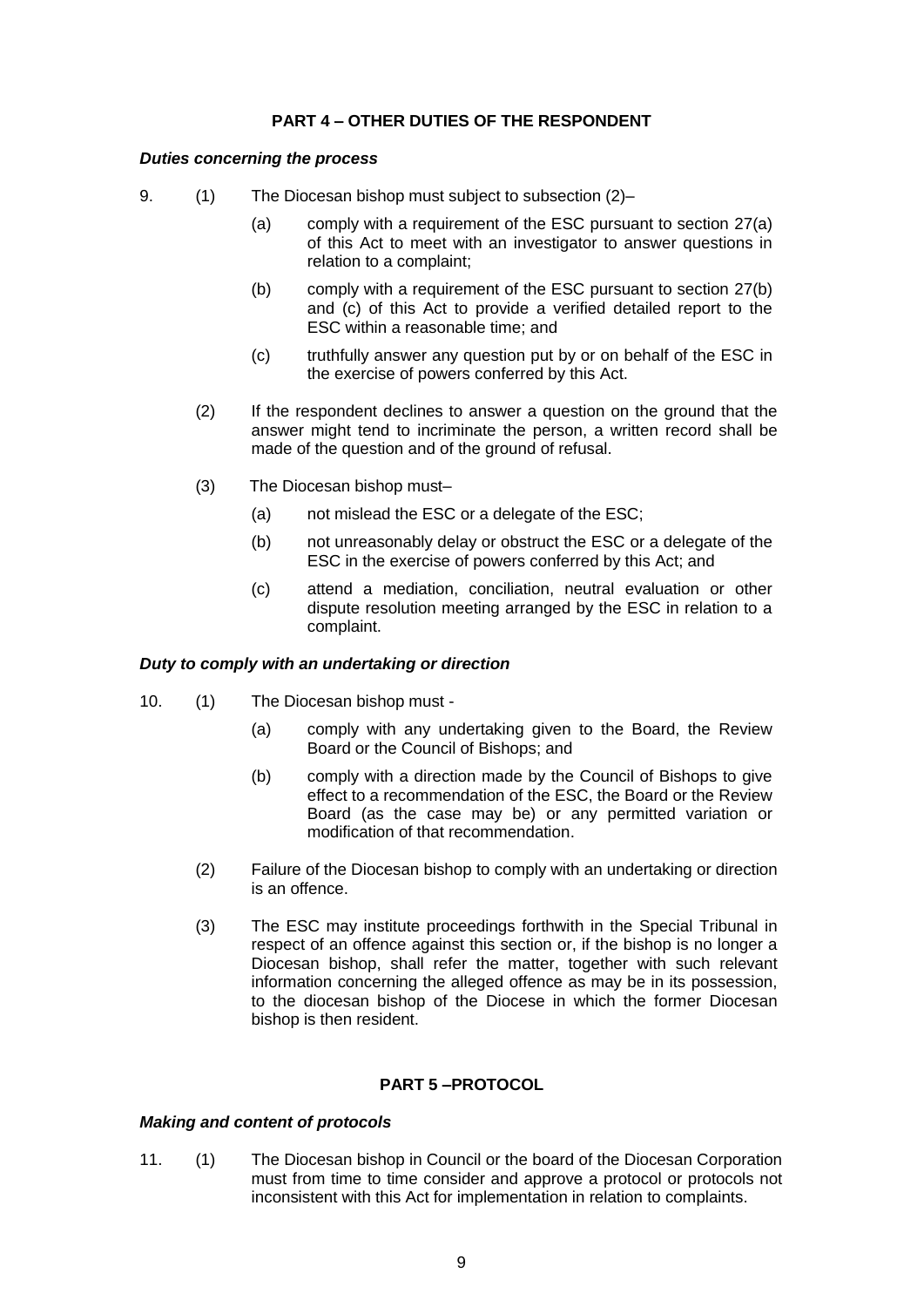- (2) The protocol or protocols must include:
	- (a) procedures for receiving a complaint;
	- (b) the appointment, role and function of support persons and carers;
	- (c) provision for informing a complainant and victim of alleged misconduct, and the respondent, of rights, remedies and relevant procedures available to them;
	- (d) provision for assisting or supporting, as appropriate, any person affected by alleged conduct the subject of a complaint or the respondent;
	- (e) an explanation of the processes for investigating and dealing with a complaint;
	- (f) provisions for dealing fairly with each party to a complaint;
	- (g) processes for mediation, conciliation and reconciliation, as appropriate, of a complaint or grievance;
	- (h) provisions for information, reports, advice and recommendations to the Primate and the relevant Metropolitan or the relevant Administrator at each stage of the process of dealing with a complaint; and
	- (i) procedures for working, where necessary, with law enforcement, prosecution or child protection authorities of the States and Territories and of the Commonwealth of Australia.

## *Promoting knowledge and understanding of any protocol*

12. The Diocesan bishop in Council or the board of the Diocesan Corporation through the Director and the ESC and by such other means as they may consider appropriate must take such steps as may be necessary or desirable to promote throughout the community knowledge and understanding of any protocol.

# **PART 6 – EPISCOPAL STANDARDS COMMITTEE**

# *Establishment of ESC*

- 13. (1) There shall be an Episcopal Standards Committee constituted in accordance with the provisions of this Part.
	- (2) The members of the ESC including its chair shall be appointed by the Diocesan Council or the board of the Diocesan Corporation, meeting when the Diocesan bishop is not present.
	- (3) The members of the ESC shall hold office on such terms and conditions as may be determined from time to time by the Diocesan Council or the board of the Diocesan Corporation, as the case may be, meeting when the Diocesan bishop is not present.
	- (4) The ESC shall have at least 3 members including the chair, any of whom may reside outside the Diocese.
	- (5) The membership of the ESC shall be constituted, so far as reasonably possible, so as collectively to provide experience and appropriate professional qualifications in: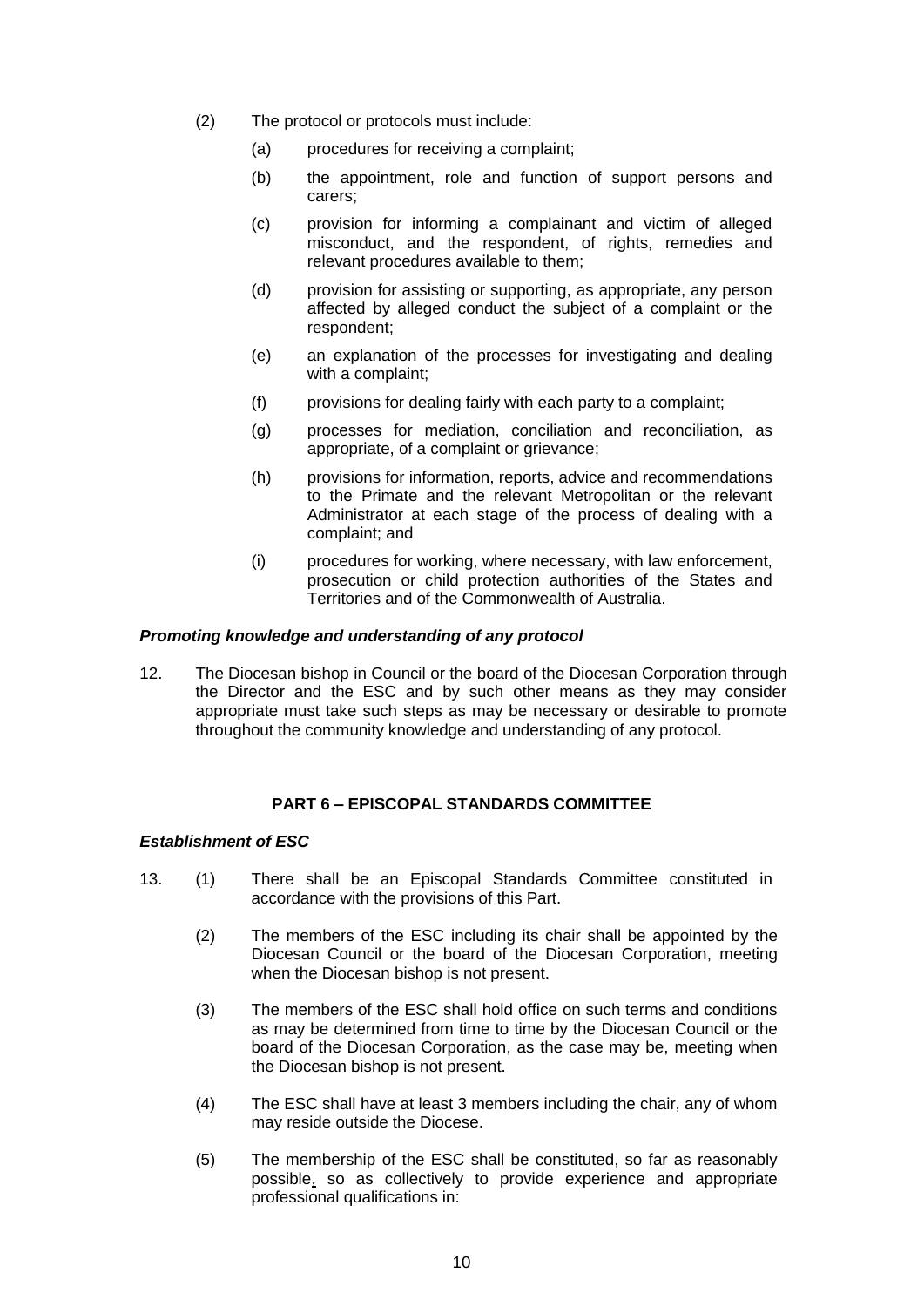- (a) law;
- (b) episcopal ministry; and
- (c) human resources, pastoral ministry, investigations, social work, ethics or counselling.
- (6) The ESC shall
	- (a) include at least one person who is not a member of the Anglican Church of Australia;
	- (b) so far as it is reasonably practicable have at least one man and at least one woman; and
	- (c) not include a person who is a diocesan bishop or a clergy person holding a licence or other authority from the Diocesan bishop.
- (7) The members of the ESC may constitute or include the members of an equivalent body either generally or for a particular complaint or matter.
- (8) A member of the ESC must not act in a matter unless the member has agreed in writing to abide by this Act.

# *Conduct of business*

- 14. (1) The ESC may meet from time to time as determined by the chair or a majority of its members and may conduct its business by telephone or electronic communication.
	- (2) The chair must convene a meeting of the ESC at the request of the Director.
	- (3) The procedures of the ESC shall be as determined by the ESC.
	- (4) A majority of the members shall constitute a quorum.
	- (5) A decision taken other than at a meeting of the ESC, if supported by a majority of members of the ESC, constitutes a decision of the ESC.
	- (6) The ESC must act in all things as expeditiously as possible.

# *Validity of proceedings*

15. An act or proceeding of the ESC is not invalid by reason only of a vacancy in its membership and, notwithstanding the subsequent discovery of a defect in the nomination or appointment of a member, any such act or proceeding is as valid and effectual as if the member had been duly nominated or appointed.

# *Functions of the ESC*

- 16. The ESC has the following functions:
	- (a) to implement a protocol;
	- (b) to receive a complaint against the Diocesan bishop;
	- (c) to act on a complaint in accordance with the provisions of this Act and any protocol and to obtain independent legal advice for that purpose;
	- (d) to appoint suitable persons to fulfil the several roles required to implement a protocol in each particular case;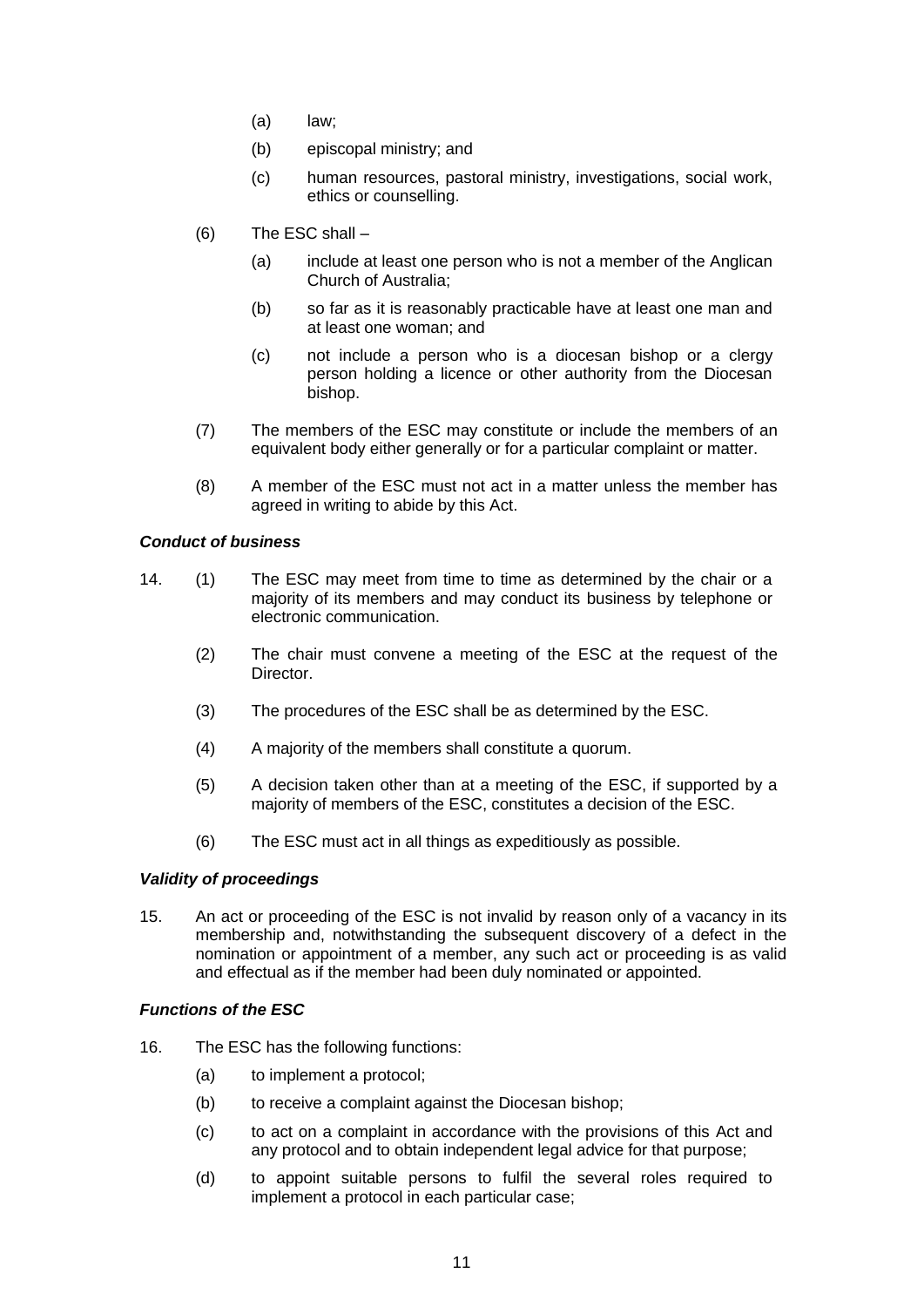- (e) where appropriate, to recommend the conciliation or mediation of any complaint;
- (f) to investigate or cause to be investigated a complaint in a timely and appropriate manner;
- (g) where appropriate, to recommend to the Diocesan bishop in Council or the board of the Diocesan Corporation, as the case may be, any changes to a protocol and any other changes to Church processes, structures and education programmes that would reduce the risk of misconduct;
- (h) subject to any limit imposed by the Diocesan bishop in Council or the board of the Diocesan Corporation, as the case may be, to authorise such expenditure as may be necessary or appropriate to implement, in a particular case, a protocol and the provisions of this Act;
- (i) to advise any relevant Church body as to the financial, pastoral or other needs of a person affected by conduct the subject of a complaint and in connection with any legal proceedings, anticipated or existing, against such Church body arising out of that alleged conduct;
- (j) to refer any information in its possession to a law enforcement, prosecution or child protection authority of a State or Territory or of the Commonwealth of Australia for which the information is or may be relevant;
- (k) to maintain proper records of all complaints received and of action taken in relation to each of them; and
- (l) to exercise such other powers and functions as are conferred on it by this or any other Act or by a protocol.

# *Power of the ESC to delegate*

- 17. (1) Subject to subsection (2), the ESC may delegate, upon such terms and conditions as the ESC may approve, any of its functions under this Act to any person.
	- (2) The ESC cannot delegate:
		- (a) its functions under subsection (1);
		- (b) its functions under paragraphs (e) and  $(g)$  of subsection 16;
		- (c) its functions under Part 12 (suspension); or
		- (d) its functions under sections 28 and 29.
	- (3) A delegation under this section must be made by instrument in writing signed by a member of the ESC.

# **PART 7 – DIRECTOR OF EPISCOPAL STANDARDS**

#### *Appointment of the Director*

- 18. (1) There shall be a Director of Episcopal Standards.
	- (2) The Director shall be appointed by the Diocesan Council or the board of the Diocesan Corporation, meeting when the Diocesan bishop is not present.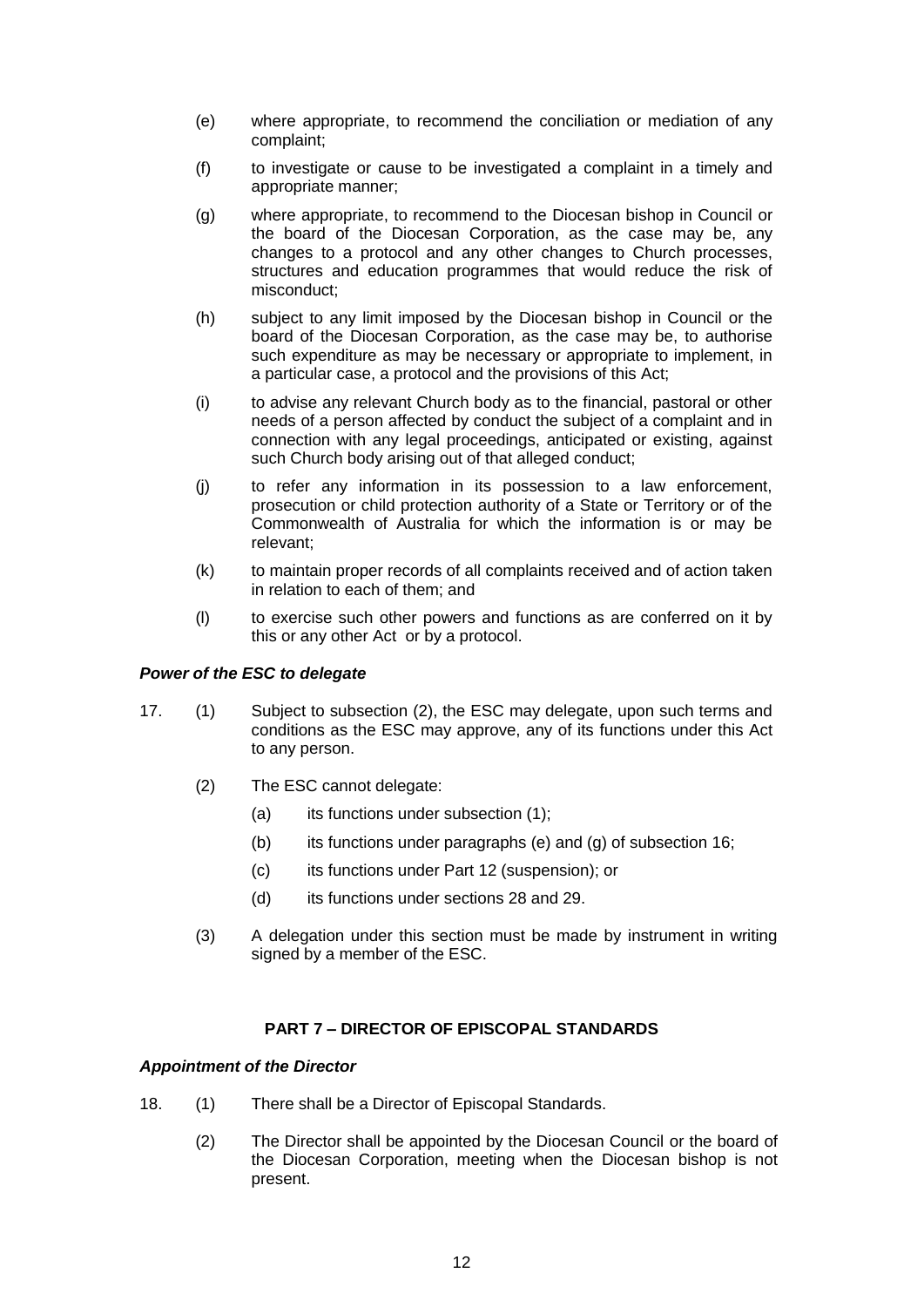- (3) The Director shall hold office on such terms and conditions as may be determined from time to time by the Diocesan Council or the board of the Diocesan Corporation, as the case may be, meeting when the Diocesan bishop is not present.
- (4) The Director may act in a corresponding capacity as a Director of Episcopal Standards for another diocese either generally or for a particular case or matter.

## *Functions of the Director*

- 19. (1) The Director shall have the following functions under this Act:
	- (a) to receive any complaint on behalf of the ESC;
	- (b) in his or her discretion to make a complaint against the Diocesan bishop;
	- (c) to manage the implementation of the protocol in respect of any complaint or grievance;
	- (d) to be the executive officer of the ESC;
	- (e) to attend meetings of the ESC except for any part of a meeting which deals with conditions of employment, remuneration or performance of the Director;
	- (f) to provide advice about the code of conduct, the protocol and procedures under this Act;
	- (g) to provide or arrange care or treatment of the complainant and respondent;
	- (h) to provide input into education and vocational training programs for the Diocesan bishop;
	- (i) to provide information to complainants and the respondent about the operation of the protocol, with particular emphasis on helping the respondent to understand and discharge his or her responsibilities under the protocol;
	- (j) to keep proper records of complaints, decisions, meetings, employment screening details, police checks and people affected by any allegation of misconduct;
	- (k) to consult and co-operate with other persons and bodies in the Church with responsibility for professional standards;
	- (l) in cases of alleged illegal behaviour, to support the complainant in making a report to police or child protection authorities;
	- (m) to report to the ESC on any recommended changes to the protocol and any other changes to Church processes, structures and education programmes that would reduce the risk of misconduct; and
	- (n) such specific functions and duties, consistent with this Act, as may be determined from time to time by the ESC.
	- (2) The Director must act in all things as expeditiously as possible.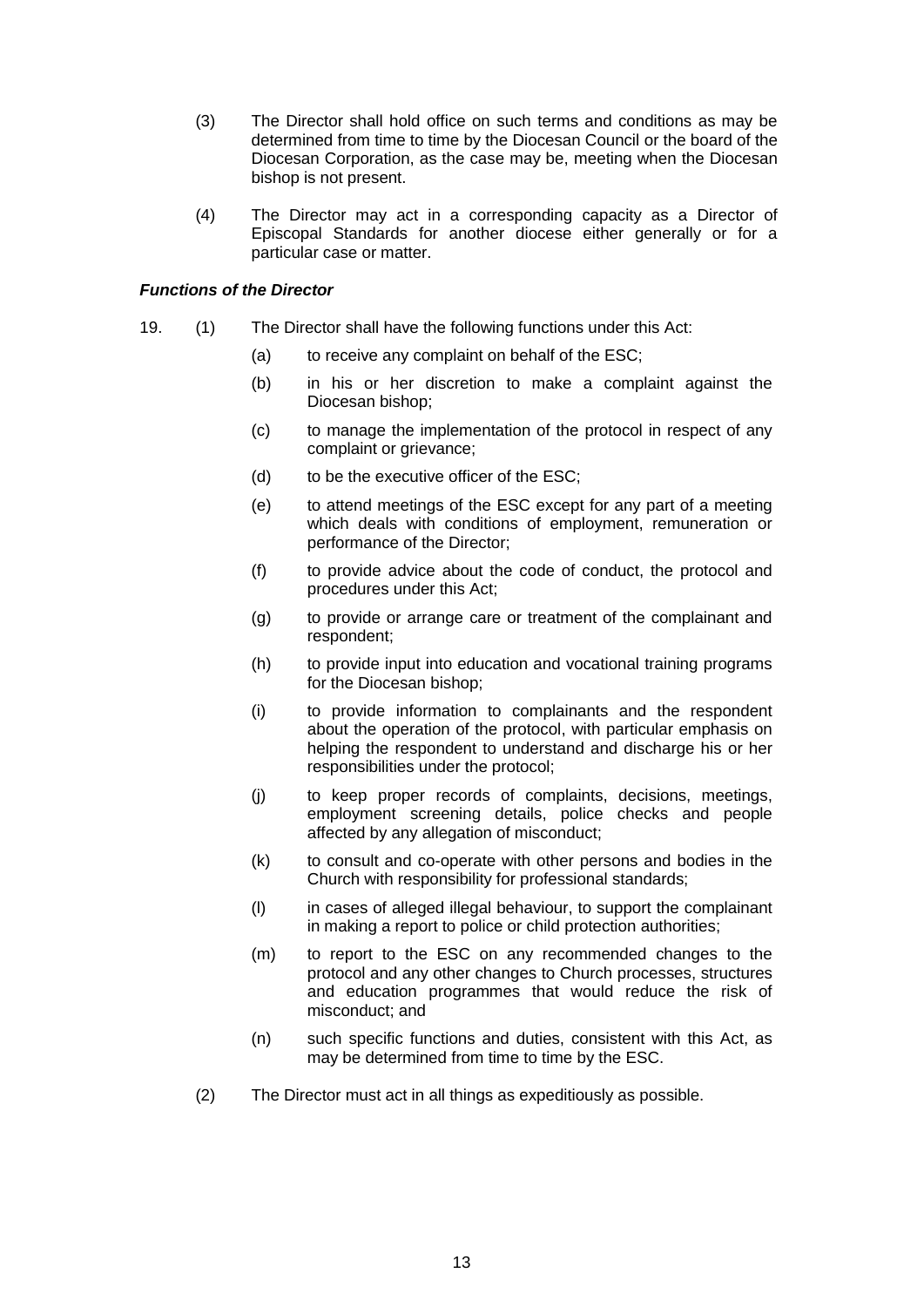# **PART 8 – COMPLAINTS**

# *Making a complaint of misconduct*

- 20. (1) Any person including the Director may make a complaint of misconduct to the ESC in relation to the Diocesan bishop.
	- (2) If the Director receives or makes a complaint against the Diocesan bishop, the Director must request the Registrar to, and the Registrar must, constitute the Council of Bishops in accordance with subsections (3), (4) and (5) of section 3 of this Act.

## *Form of a complaint*

- 21. (1) A complaint may be in any form, oral or in writing, whether by electronic means or otherwise.
	- (2) Where a complaint is oral, the Director must make a written record of the complaint as soon as practicable after receiving it.
	- (3) A complaint must include details of the misconduct complained about.
	- (4) The Director must not make a complaint based only on information provided anonymously.
	- (5) The ESC must not act on an anonymous complaint.
	- (6) Non compliance with subsection (2) and (3) of this section does not invalidate a complaint.

#### *ESC may require more information and verification*

- 22. (1) The ESC may require a complainant to—
	- (a) give further details of the complaint; and
	- (b) verify any details of the complaint by statutory declaration.
	- (2) A requirement under subsection (1) must be in writing and allow the complainant a reasonable time to comply.

#### *How ESC may respond to a complaint*

- 22A. (1) The ESC may, if it thinks it appropriate to do so, refer a complaint, or the investigation of a complaint, to an equivalent body.
	- (2) Without limiting the discretion of the ESC under subsection (1), it is open to refer a complaint, or the investigation of a complaint, to the Episcopal Standards Commission if at the time of the referral, that Commission has jurisdiction under the *Episcopal Standards (Child Protection) Canon* 2017 to deal with the matter.
	- (3) On the referral of the complaint to the Episcopal Standards Commission pursuant to this section, the complaint shall be dealt with in accordance with the provisions of the *Episcopal Standards (Child Protection) Canon* 2017.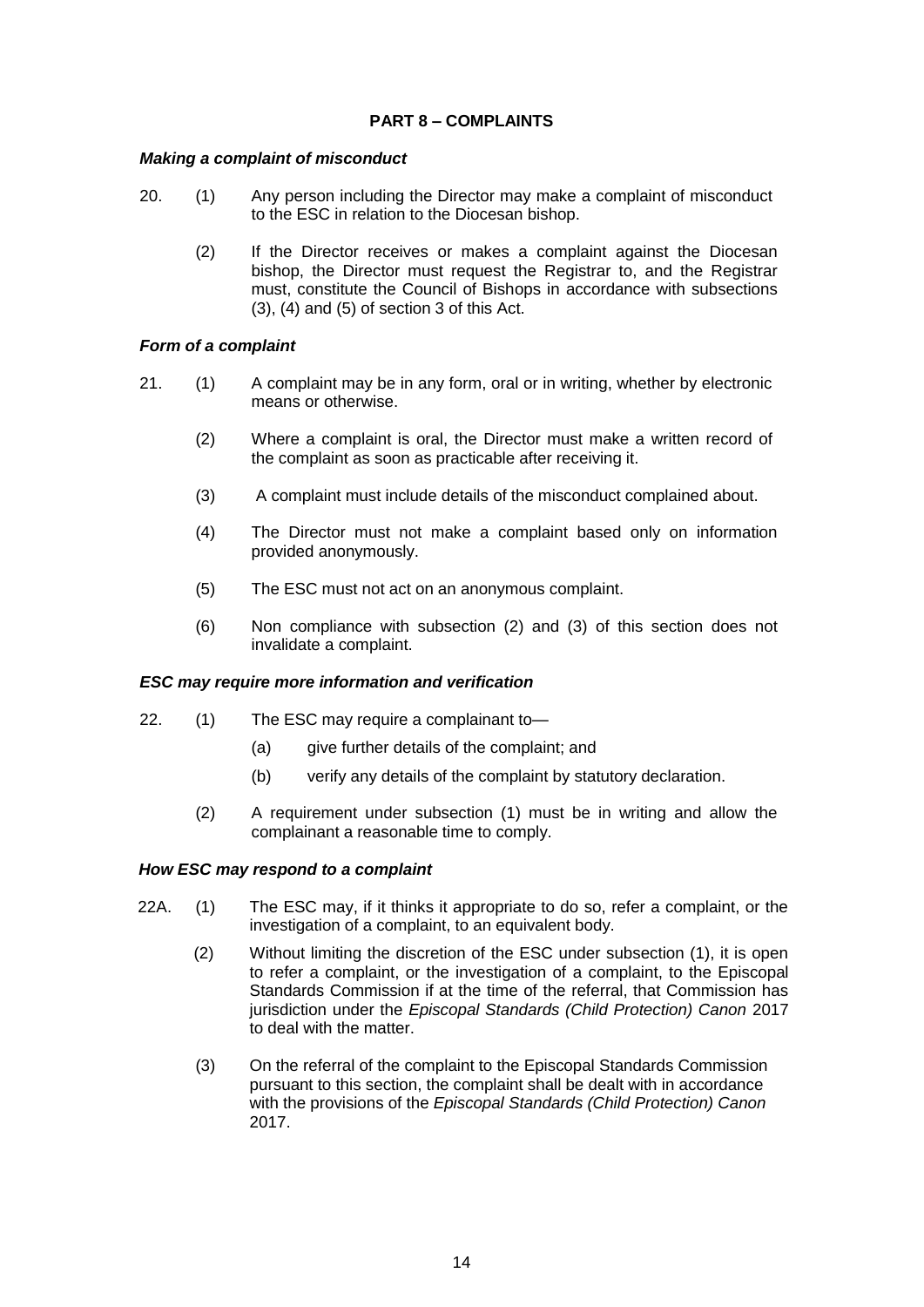## *ESC may dismiss a complaint or take no further action*

- 23. The ESC may dismiss a complaint or take no further action in relation to a complaint if—
	- (a) the ESC is of the opinion that the complaint does not fall within the provisions of this Act; or
	- (b) the complainant has failed to provide further details to the ESC or to verify the allegations by statutory declaration when requested by the Director to do so; or
	- (c) the ESC is of the opinion that the complaint is false, vexatious, misconceived, frivolous or lacking in substance; or
	- (d) the ESC is of the opinion that there is insufficient reliable evidence to warrant an investigation or further investigation

and may take no further action or may delay further action in relation to a complaint if—

- (e) the behaviour, the subject matter of the complaint, can properly be dealt with by other means; or
- (f) the subject matter of the complaint is under investigation by some other competent person or body or is the subject of legal proceedings.

#### *ESC must give the complainant notice of the outcome of complaint and reasons*

24. If a complaint is dealt with by the ESC under the preceding section, the ESC must give the complainant a written notice of the outcome including the reasons for the outcome.

# **PART 9 – INVESTIGATIONS**

#### *When ESC is to investigate*

- 25. (1) Subject to this Act, the ESC must investigate each complaint as expeditiously as possible.
	- (2) The ESC may investigate the conduct of the Diocesan bishop if
		- (a) the ESC has reason to believe that the conduct may amount to misconduct under this Act; and
		- (b) a complaint about the conduct has been withdrawn.
	- (3) The Director must prior to any investigation seek from the complainant his or her written consent to –
		- (a) the giving by the Director of notice of the complaint to the respondent;
		- (b) the investigation of the complaint by the ESC or its delegate;
		- (c) the ESC otherwise dealing with it under this Act;
		- (d) the hearing and determination of the complaint by the Board and on any review, the Review Board, either by hearing or otherwise in accordance with this Act; and
		- (e) the making of recommendations to the Council of Bishops in accordance with this Act.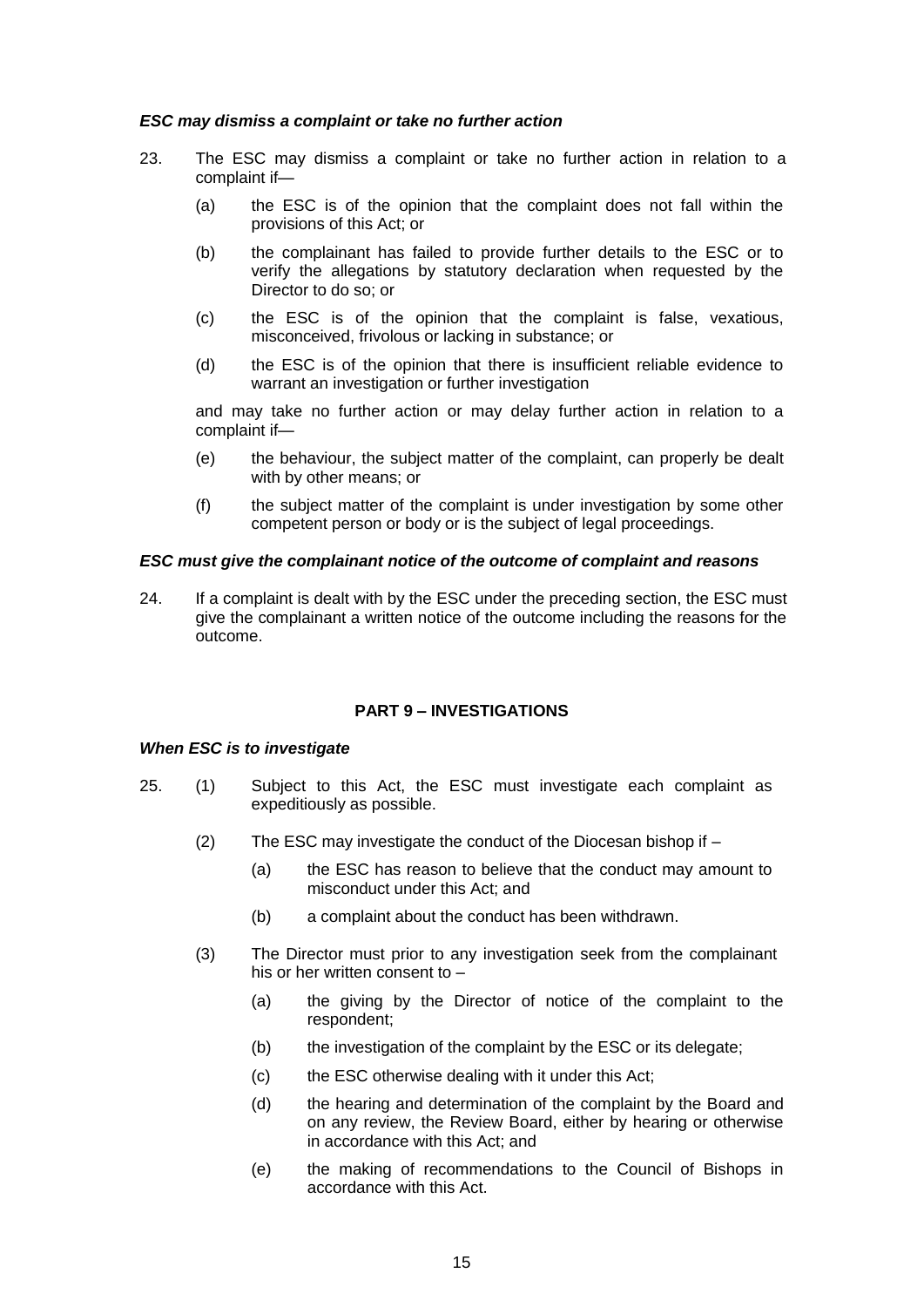- (4) If the complainant (other than the Director) has not given the written consent referred to in the preceding subsection–
	- (a) the ESC shall not be required to investigate the complaint and otherwise to refer it to the Board; and
	- (b) the ESC may dismiss the complaint or take no further action in relation to the complaint.

#### *ESC to obtain material*

26. For the purpose of an investigation the ESC or its delegate shall obtain such statutory declarations, written statements, recorded conversations, reports, documents and other material as the ESC or its delegate considers necessary or advisable for presentation to the ESC.

## *Respondent to respond to ESC*

- 27. The ESC may by notice in writing to the respondent require the respondent—
	- (a) to meet with an investigator to answer questions in relation to a complaint;
	- (b) to provide a detailed report to the ESC within a reasonable time specified in the notice in relation to any matter relevant to the investigation; and
	- (c) to verify the report by statutory declaration or another specified manner.

# **PART 10 – OUTCOMES OF ESC**

#### *How ESC may or must respond after receipt of complaint*

- 28. At any time after the ESC receives a complaint, the ESC may:
	- (a) recommend mediation, conciliation, neutral evaluation or other alternative resolution of the complaint;
	- (b) if it considers on reasonable grounds that the Diocesan bishop may be incapable, report the matter in writing to the relevant Metropolitan;
	- (c) if the Diocesan bishop whose conduct is under investigation ceases to be the Diocesan bishop prior to any reference of the complaint to the Board, refer the complaint, together with such information as it shall have received, to the equivalent body having jurisdiction in the Diocese by whose Bishop the former Diocesan bishop is licensed or, where the former Diocesan bishop is not licensed, in which the former Diocesan bishop resides; and
	- (d) exercise its powers under section 23 of this Act to dismiss a complaint or to take no further action in relation to a complaint.
- 29. At any time after investigation of a complaint in accordance with Part 9, the ESC:
	- (a) must, if required under section 52 of this Act to do so, refer the complaint to the Board; and
	- (b) may institute, amend or withdraw proceedings by way of charge against the Diocesan bishop before the Special Tribunal.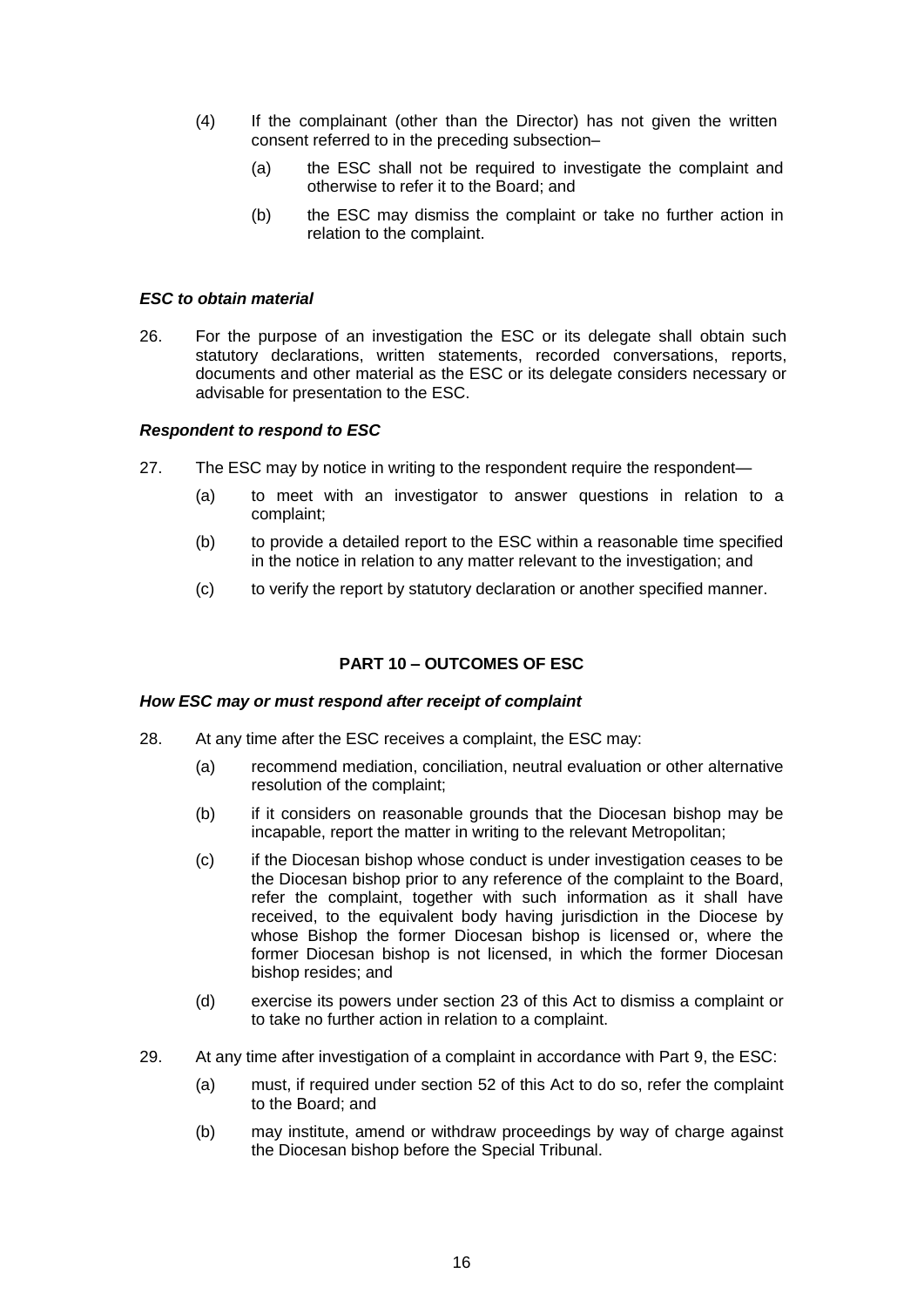## *If a complaint is settled or resolved*

- 30. (1) The fact that the subject matter of a complaint may be settled or resolved in whole or in part between the parties affected thereby does not prevent the ESC from taking any of the steps referred to in sections 28(b), (c) and (d) and 29 in respect of the subject matter of the complaint.
	- (2) Any term of settlement or resolution referred to in subsection (1) which purports to prevent or to limit the institution of action under either of sections 28(b), (c) and (d) and 29 shall be of no effect.
	- (3) The ESC may agree with the Diocesan bishop for the submission to the Board or the Review Board of either or both a statement of the facts relevant to the complaint and any recommendation proposed to be made by the Board or the Review Board to the Council of Bishops.
	- (4) The Board or the Review Board may in its discretion proceed on the basis of the statement of agreed facts and determine any recommendation to be made to the Council of Bishops, having regard to but not bound by any proposed recommendation agreed between the ESC and the Diocesan bishop.

# **PART 11 – EPISCOPAL STANDARDS BOARD**

## *Establishment of the Board*

31. There shall be an Episcopal Standards Board comprising 3 persons and constituted and appointed in accordance with the provisions of this Part.

# *Functions of the Board*

- 32. Subject to the provisions of this Act, the functions of the Board are
	- (a) to make a determination and where appropriate make a recommendation under section 45 of this Act;
	- (b) to enquire into and determine a complaint referred to it under section 55; and
	- (c) to make a determination and where appropriate make a recommendation under section 58.

#### *Board appointed from a panel*

- 33. (1) The members of the Board in a particular case shall be appointed from a panel of at least 6 persons comprising:
	- (a) a President and a Deputy President, both of whom shall be or shall have been either a judicial officer or a practising barrister or solicitor of at least 10 years' standing of the Supreme Court of a State or Territory and who are members of the Anglican Church of Australia; and
	- (b) at least four other persons of whom at least—
		- (i) two shall be clergy who are or have been a diocesan bishop; and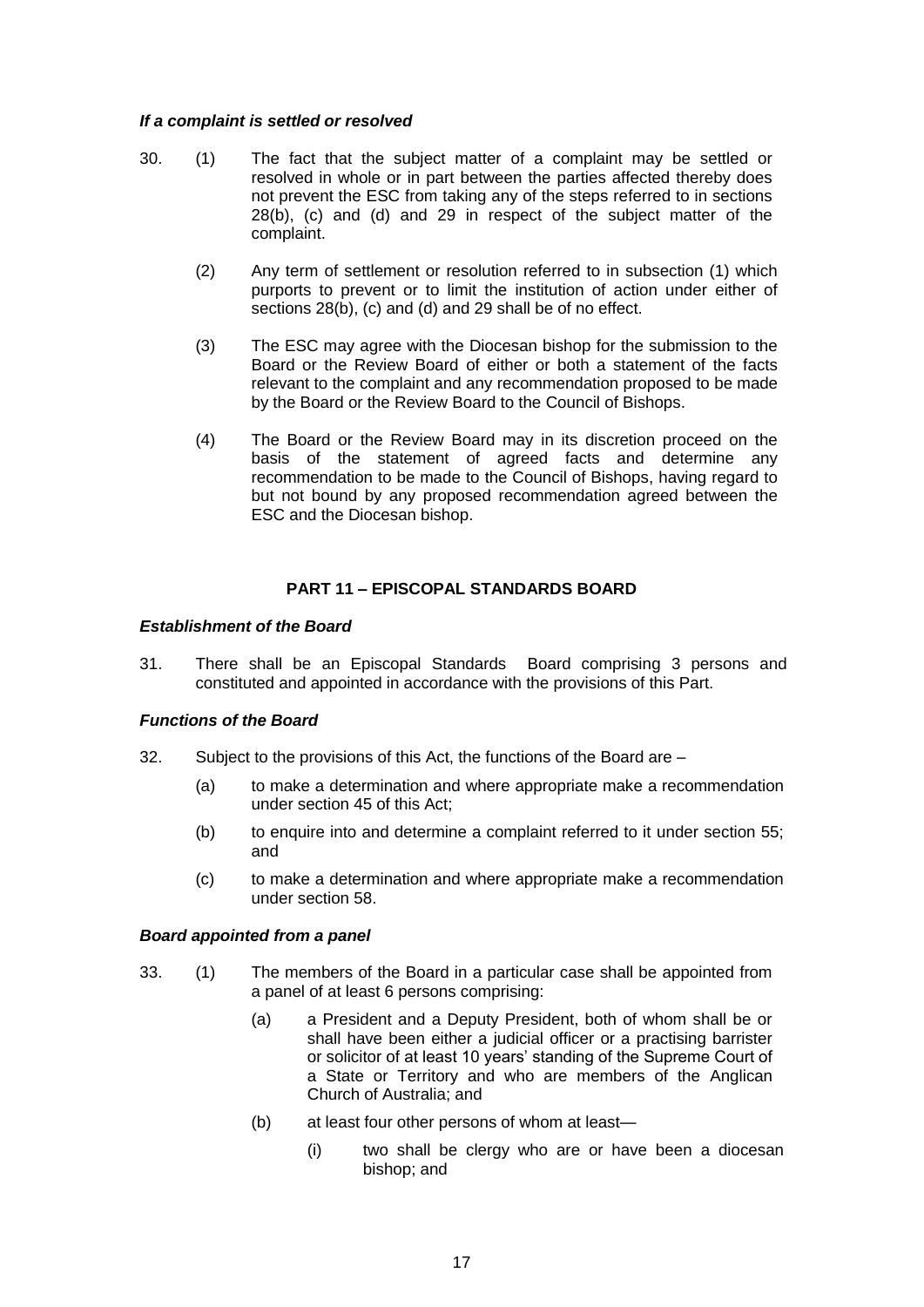- (ii) two shall be lay persons who are members of the Anglican Church of Australia.
- (2) As far as reasonably practicable the lay members of the panel should comprise an equal number of men and women.

## *Appointment of members of the panel*

- 34. (1) The members of the panel shall be appointed by the Diocesan Council, meeting when the Diocesan bishop is not present.
	- (2) The members of the panel shall hold office on such terms and conditions as may be determined from time to time by the Diocesan Council, meeting when the Diocesan bishop is not present.
	- (3) Any vacancy in the membership of the panel shall be filled by the Diocesan Council, meeting when the Diocesan bishop is not present.

## *Appointment of members of the Board*

- 35. (1) The members of the Board to be convened for a complaint referred to the Board shall be determined by the President or, if there is a vacancy in the office of President, by the Deputy President.
	- (2) For the purpose of any reference to the Board, the Board shall consist of–
		- (a) the President or Deputy President, who shall be the presiding member;
		- (b) one person who is or has been a diocesan bishop; and
		- (c) one lay person.
	- (3) The Board must so far as reasonably practicable have at least one man and at least one woman.
	- (4) A member of the Board may reside outside the Diocese.
	- (5) A member of the Board must not act in a matter unless the member has agreed in writing to abide by this Act.
	- (6) The members of the Board may constitute or include the members of an equivalent body either generally or for a particular complaint or matter.

#### *Quorum of Board*

36. The quorum for a meeting of the Board shall be all the members of the Board except where the Board by its presiding member makes directions under section 81 of this Act.

#### *Secretary to the Board*

37. There shall be a Secretary to the Board who shall be appointed by the President of the Board on such terms and conditions as may be determined from time to time by the President of the Board.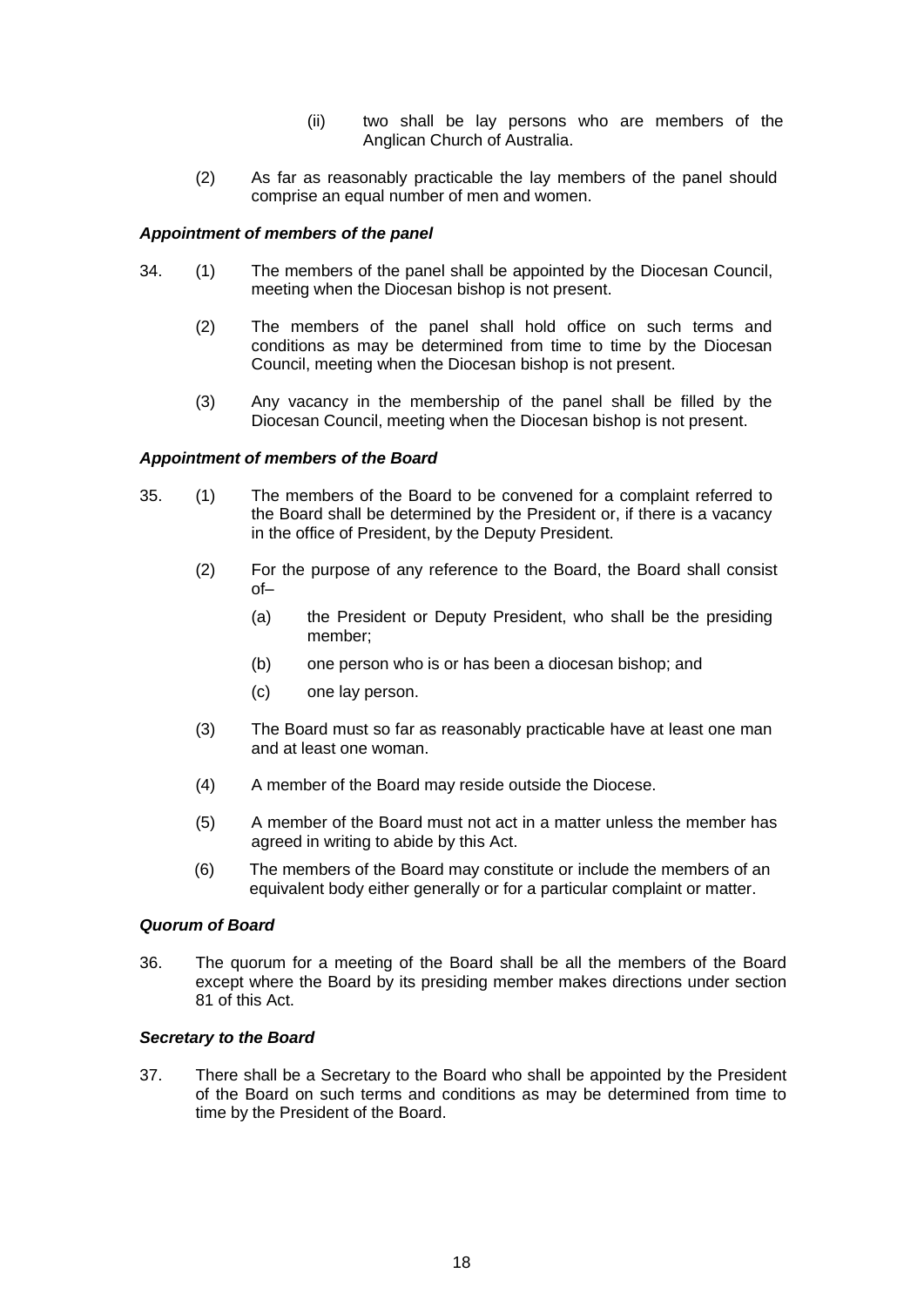## *Filling vacancies on the Board*

- 38. (1) Any vacancy in the membership of the Board shall be filled by the President of the Board, or if the President is not available, the Deputy President of the Board.
	- (2) Where a member of the Board is unable to enquire into and determine a complaint, a substitute member may be appointed by the President of the Board, or if the President is not available, the Deputy President of the Board.

## **Validity of proceedings**

39. An act or proceeding of the Board is not invalid by reason only of the subsequent discovery of a defect in the nomination or appointment of a member of the Board or the Panel, and any such act or proceeding is as valid and effectual as if the member had been duly nominated or appointed.

## **PART 12 – SUSPENSION**

## *ESC may refer to Board or recommend suspension*

- 40. Where after receipt of a complaint and at any time during the progress of a complaint under this Act, the ESC is satisfied that if the Diocesan bishop remains in office pending the outcome of the complaint–
	- (a) there is an unacceptable risk of harm to any person; or
	- (b) there will be serious damage to the reputation of the Church

the ESC must refer the matter to the Board or, as the urgency of the matter requires, make a recommendation to the Council of Bishops that pending that outcome–

- (c) the Diocesan bishop be suspended from the duties of office or certain of those duties; and
- (d) such other action be taken as may be thought fit.

#### *Respondent to be given notice*

41. Before making a recommendation pursuant to section 40 or referring the matter to the Board, the ESC must give the Diocesan bishop notice that grounds exist for the ESC to be satisfied as stated in section 40 (specifying the same) and notice of any proposed recommendation and request the Diocesan bishop to show cause in writing within 7 days why the recommendation should not be made.

#### *No notice where immediate unacceptable risk*

42. The provisions of the preceding section shall not apply if the ESC is satisfied that there is an immediate unacceptable risk of harm to any person if the Diocesan bishop remains in office.

# *Referral to the Board*

43. Where the ESC is satisfied that there is an immediate unacceptable risk of harm to any person if the Diocesan bishop remains in office and makes a recommendation to the Council of Bishops pursuant to section 40-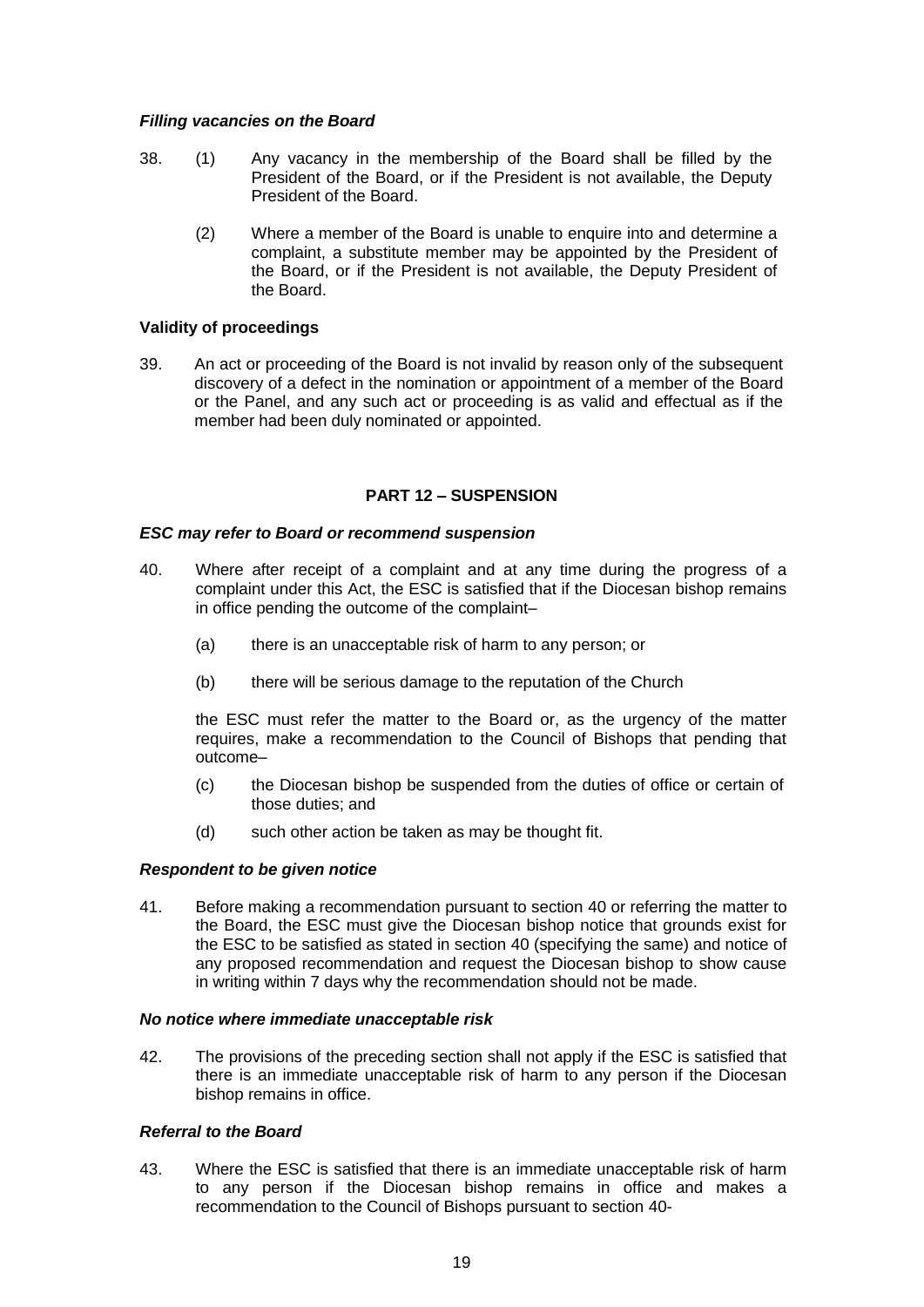- (a) the ESC must forthwith refer the matter to the Board; and
- (b) the Director must as soon as practicable give the Diocesan bishop notice that—
	- (i) the recommendation has been made without notice and the grounds relied on;
	- (ii) the ESC will report the recommendation to the Board at its next meeting and that the Board will consider whether the recommendation should stand; and
	- (iii) the Diocesan bishop may advance submissions to the Board if he or she wishes to do so.

#### *ESC or Board to consider respondent's response*

- 44. (1) The ESC or the Board (as the case may be) must consider the response if any from the Diocesan bishop received within the time specified above or any further period allowed, before making a decision on the recommendation to be made.
	- (2) The provisions of subsection (1) shall not apply in relation to any recommendation of the ESC to the Council of Bishops under section 40 where the ESC is satisfied that there is an immediate unacceptable risk of harm to any person if the Diocesan bishop remains in office and for that reason the provisions of section 41 do not apply.

## *Powers of Board if satisfied as to unacceptable risk or serious damage to reputation*

- 45. If the Board is satisfied
	- (a) that if the Diocesan bishop remains in office pending the outcome of the complaint–
		- (i) there is an unacceptable risk of harm to any person; or
		- (ii) there will be serious damage to the reputation of the Church

the Board may after considering the response if any from the Diocesan bishop–

(b) determine accordingly and make a recommendation to the Council of Bishops that pending that outcome action be taken as referred to above in section 40;

or where the ESC has already made a recommendation under section 40—

- (c) affirm or vary that recommendation; or
- (d) set aside that recommendation and make another in substitution for it.

#### *Matters to be considered by ESC or Board before recommending*

- 46. Before making a recommendation under this Part, the ESC or the Board (as the case may be) must take into account:
	- (a) the seriousness of any alleged misconduct;
	- (b) the nature of the material to support or negate the allegations;
	- (c) the extent to which any person is at risk of harm;
	- (d) any breach of a duty imposed on the Diocesan bishop under this Act;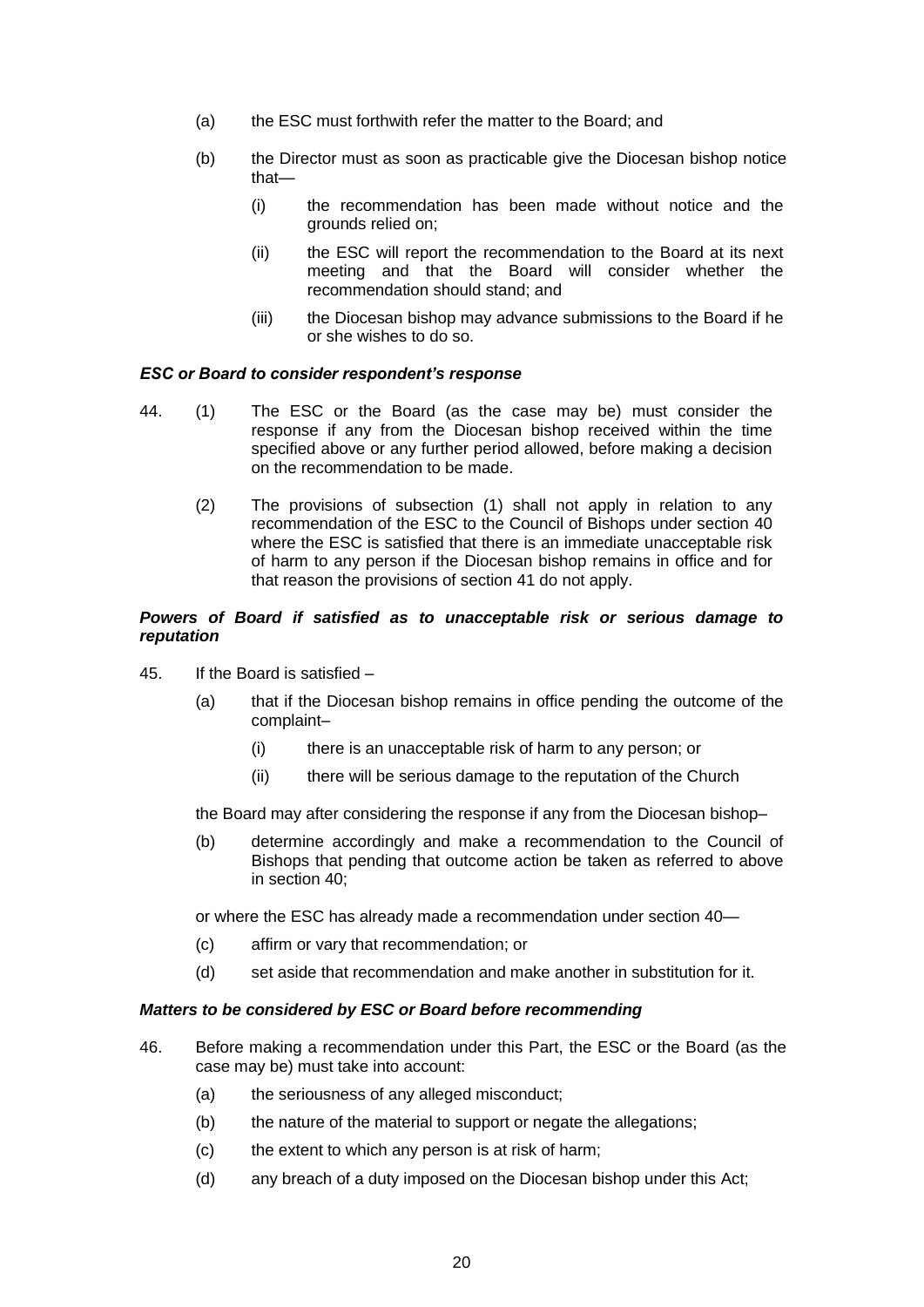- (e) after consultation with the Diocesan Council, the effect on the Diocesan bishop, and on the Church and its reputation of acting and of not acting under this Part; and
- (f) any other allegation of similar conduct previously made to the ESC or to an equivalent body

and may take into account any other relevant matter.

## *Suspension by the Council of Bishops*

- 47. (1) Subject to section 71, the Council of Bishops to whom a recommendation is made under this Part must, and is hereby empowered to give effect to –
	- (a) that recommendation of the ESC or the Board, or if applicable, the Review Board; or
	- (b) any variation or modification of that recommendation, consistent with any facts found by the body making the recommendation provided that the substance of that recommendation is preserved, as the Council of Bishops sees fit.
	- (2) Subject to subsection (3), the Council of Bishops must release to the persons referred to in paragraphs (b) to (e) of subsection 99(1) and to the public as soon as practicable a written statement disclosing their decision on the recommendation received and the steps to be taken or that have been taken pursuant to this section to give effect to it.
	- (3) The Council of Bishops must ensure that any statement which is released to the public is anonymised and redacted so as not to contain any particulars that identify or are likely to lead to the identification of—
		- (a) the complainant other than the Director;
		- (b) any witness other than the respondent or a witness as to either character or a question on which expert evidence is given;
		- (c) any person against whom a prescribed sexual offence is alleged to have been committed; or
		- (d) the respondent (whether as a witness or otherwise), unless—
			- (i) the Board or the Review Board has already made public the name of the respondent in the exercise of its discretion; or
			- (ii) in the discretion of the Council of Bishops, the disclosure of the identity of the respondent is necessary or desirable in the public interest.

#### *Decision of the Council of Bishops to be decided by a majority of the votes*

48. A question before the Council of Bishops under this Part may be decided by a majority of the votes of the members of the Council of Bishops.

#### *Criminal charges – Notice of suspension by the relevant Metropolitan*

49. (1) If the Diocesan bishop has been charged in any jurisdiction in Australia with a sexual offence or an offence relating to child pornography whether committed within or outside the Diocese, the Diocesan bishop must forthwith stand down from the duties of office pending the determination of the charge.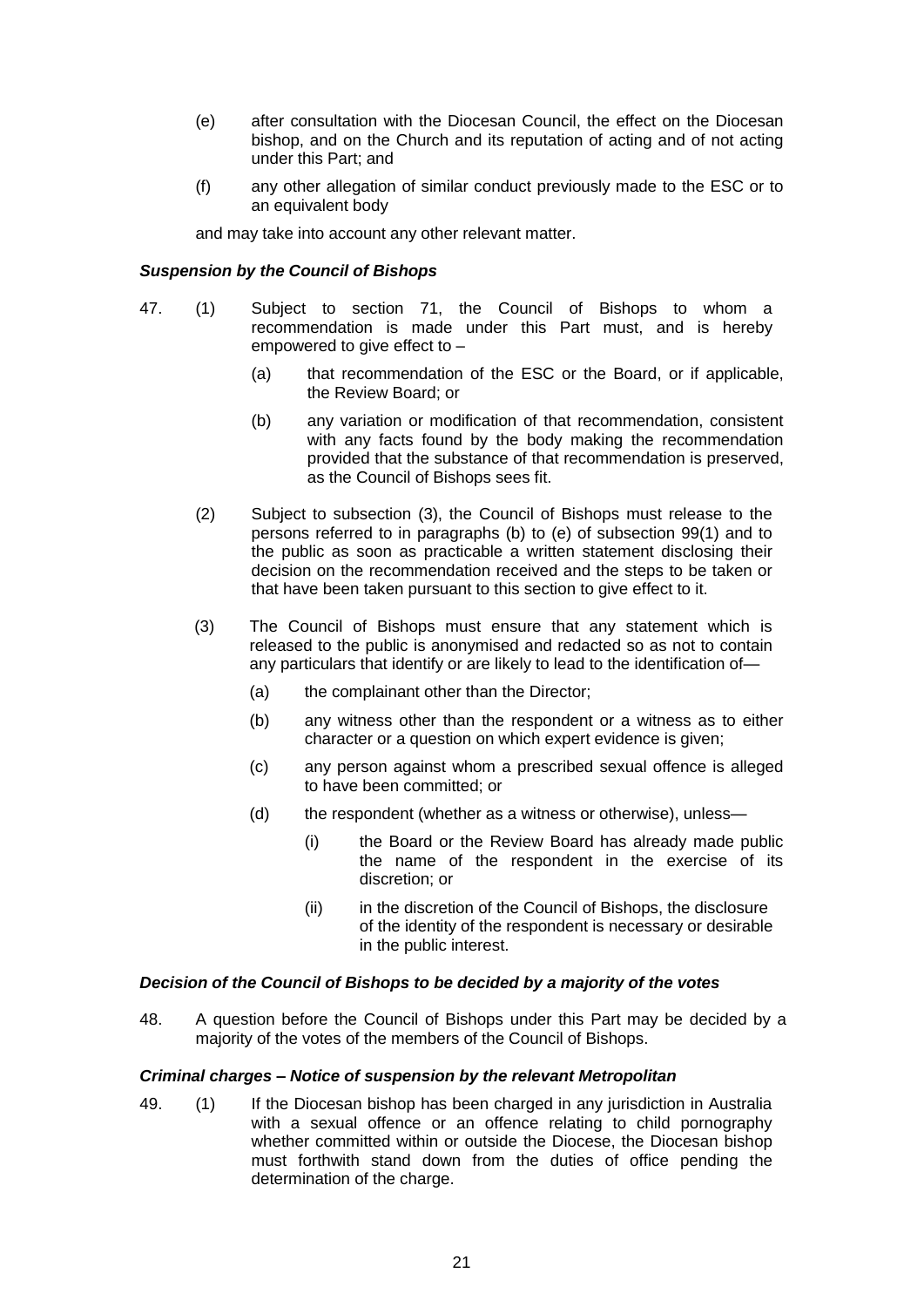- (2) If the Diocesan bishop fails to do so, the relevant Metropolitan may serve on the Diocesan bishop a notice of suspension signed by the relevant Metropolitan.
- (3) Upon service of that notice, the Diocesan bishop shall be deemed to have been suspended pending the outcome of the hearing of the charge.

## *Effect and consequences of suspension*

- 50. A suspension of the Diocesan bishop made by the Council of Bishops following a recommendation under this Act or a suspension deemed under the preceding section:
	- (a) has effect as an absence of the Diocesan bishop from the see; and
	- (b) continues until it ceases to have effect by reason of :
		- (i) the ESC terminating the investigation of the complaint without referring the matter to the Board; or
		- (ii) a determination to that effect by the Council of Bishops; or
		- (iii) the Council of Bishops giving effect to a recommendation of the Board or the Review Board, as the case may be, or such a recommendation as varied or modified by the Council of Bishops under section 100; or
		- (iv) the see becoming vacant (whether or not under this Act)

whichever first occurs.

# *Continuation of stipend, allowances and other benefits*

51. During any such suspension or any voluntary standing down from the duties of office pending the outcome of a complaint, the Diocesan bishop is entitled to receive whatever stipend, allowances and other benefits as would otherwise have accrued and they are to be met or reimbursed by the body normally responsible for their payment.

# **PART 13 – REFERENCE OF A COMPLAINT TO THE BOARD**

# *ESC to refer certain matters to the Board*

- 52. After investigation of a complaint in accordance with Part 9, where the ESC has formed the opinion that the conduct the subject of the complaint if established would call into question whether—
	- (a) the Diocesan bishop is unfit  $-$ 
		- (i) to hold office or to be or remain in Holy Orders; or
		- (ii) whether temporarily or permanently, to exercise ministry and perform any duty or function of the office; or
	- (b) in the exercise of ministry or in the performance of any duty or function, the Diocesan bishop should be subject to any condition

the ESC must refer the complaint to the Board and may refer the complaint to the Episcopal Standards Board constituted under the *Episcopal Standards (Child Protection) Canon 2017.*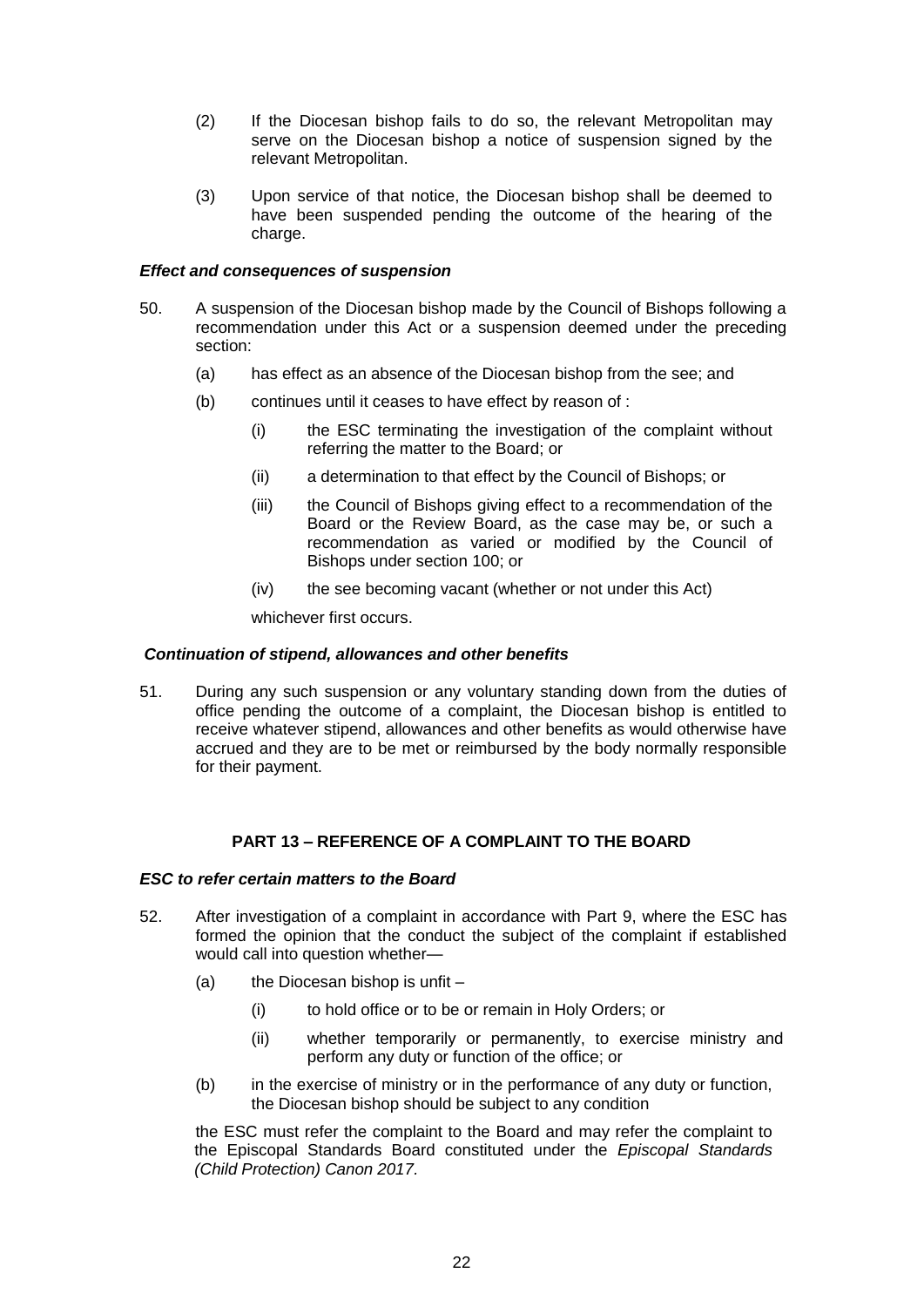# *How ESC to refer matters*

53. The ESC must refer the complaint to the Board by delivering to the Secretary of the Board a written report of its investigation and opinion signed by a member of the ESC.

## *If Diocesan bishop resigns from office*

54. If after a complaint is referred to the Board, the Diocesan bishop resigns from office, the Board may continue to enquire into and determine the complaint, notwithstanding such resignation.

## *Documents and materials to be delivered to the Board*

- 55. (1) Within 14 days of the date of the reference of a complaint to the Board or within 14 days of the date of the document or material coming into existence, whichever is the later, the ESC must cause to be delivered to the Secretary of the Board any documents and material relevant to the reference.
	- (2) The ESC, as soon as practicable after delivering the report referred to in section 53 to the Secretary of the Board, shall cause to be delivered to the Diocesan bishop as the respondent a copy of the report and opinion and notice that the respondent may advance any submissions to the Board if he or she wishes to do so.
- 56. The Board must deal with a complaint as expeditiously as possible.

# *Enquiry*

- 56A. (1) On the referral to the Board of a complaint, the Board must enquire into and determine—
	- (a) whether the Diocesan bishop did commit any alleged misconduct; and
	- (b) whether—
		- (i) the Diocesan bishop is unfit, whether for a specified limited period or permanently, to hold a particular or any role office or position in the Church or to be or remain in Holy Orders or in the employment of a Church body; or
		- (ii) in the exercise of that person's role office or position or in the performance of any function, the Diocesan bishop should be subject to any condition or restriction.
	- (2) On the referral of a complaint to the Episcopal Standards Board constituted under the *Episcopal Standards (Child Protection) Canon* 2017, that complaint shall be dealt with in accordance with the provisions of that canon.

# *Powers of Board*

57. (1) If the Board is not satisfied that the Diocesan bishop committed any misconduct or that the complaint is false, vexatious or misconceived, the Board may determine accordingly and must dismiss the complaint.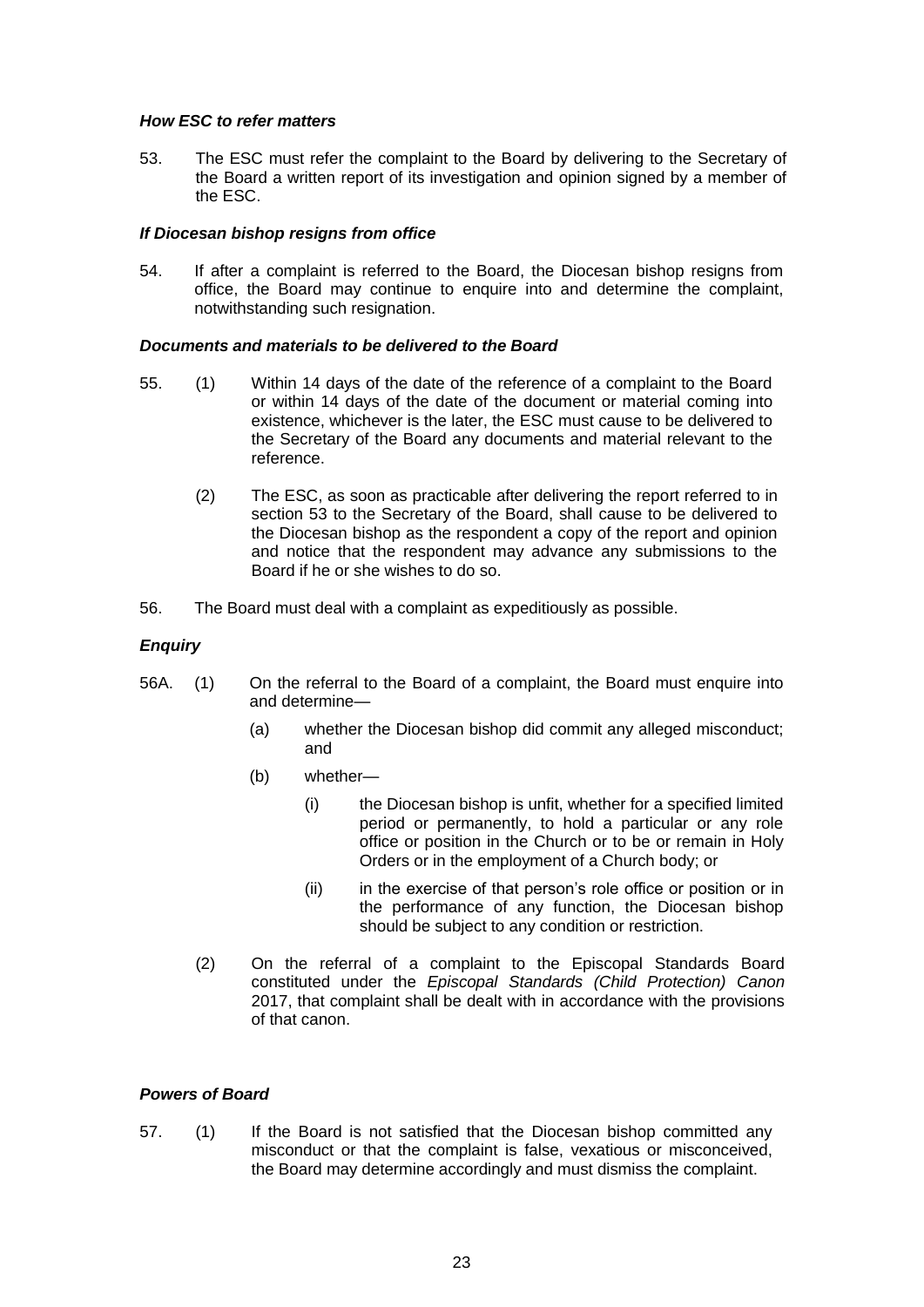- (2) If the Board is satisfied that the Diocesan bishop did commit misconduct but is not satisfied as to any of the matters in paragraphs (a) and (b) of section 58, the Board may determine accordingly and must take no further action in relation to the complaint.
- 58. (1) If the Board is satisfied that the Diocesan bishop did commit any misconduct and that–
	- (a) the Diocesan bishop is unfit  $-$ 
		- (i) to hold office or to be or remain in Holy Orders; or
		- (ii) whether temporarily or permanently, to exercise ministry and perform any duty or function of the office; or
	- (b) in the exercise of ministry or in the performance of any duty or function, the Diocesan bishop should be subject to any condition;

the Board may determine in writing accordingly and may recommend to the Council of Bishops any one or more of the following:

- (c) that the Diocesan bishop be counselled;
- (d) that for a specified period the Diocesan bishop's holding of office or performance of a function as the case may be, shall be subject to such conditions or restrictions as the Board may specify;
- (e) that the Diocesan bishop be suspended from office or from performing a function as the case may be for such period recommended by the Board;
- (f) that the Diocesan bishop be directed to do or to refrain from doing a specified act;
- (g) that the Diocesan bishop be removed from office and the See be declared vacant;
- (h) that the implementation of a determination shall be suspended for such period and upon such conditions as the Board shall specify;
- (i) that a charge be promoted against the Diocesan bishop before the Special Tribunal;
- $(i)$  that the Diocesan bishop be prohibited from functioning
	- (a) as a bishop, or
	- (b) as a bishop and priest; or
	- (c) as a bishop, priest and deacon;
- (k) that the Diocesan bishop be deposed from the exercise of Holy Orders;
- (l) otherwise as the Board sees fit.
- 59. If the Board is satisfied that the Diocesan bishop is unfit-
	- (a) to hold office or to be or remain in Holy Orders; or
	- (b) whether temporarily or permanently, to exercise ministry and perform any duty or function of the office

its recommendation must include any one or more of those specified above in paragraphs  $(e)$ ,  $(g)$ ,  $(j)$  and  $(k)$ .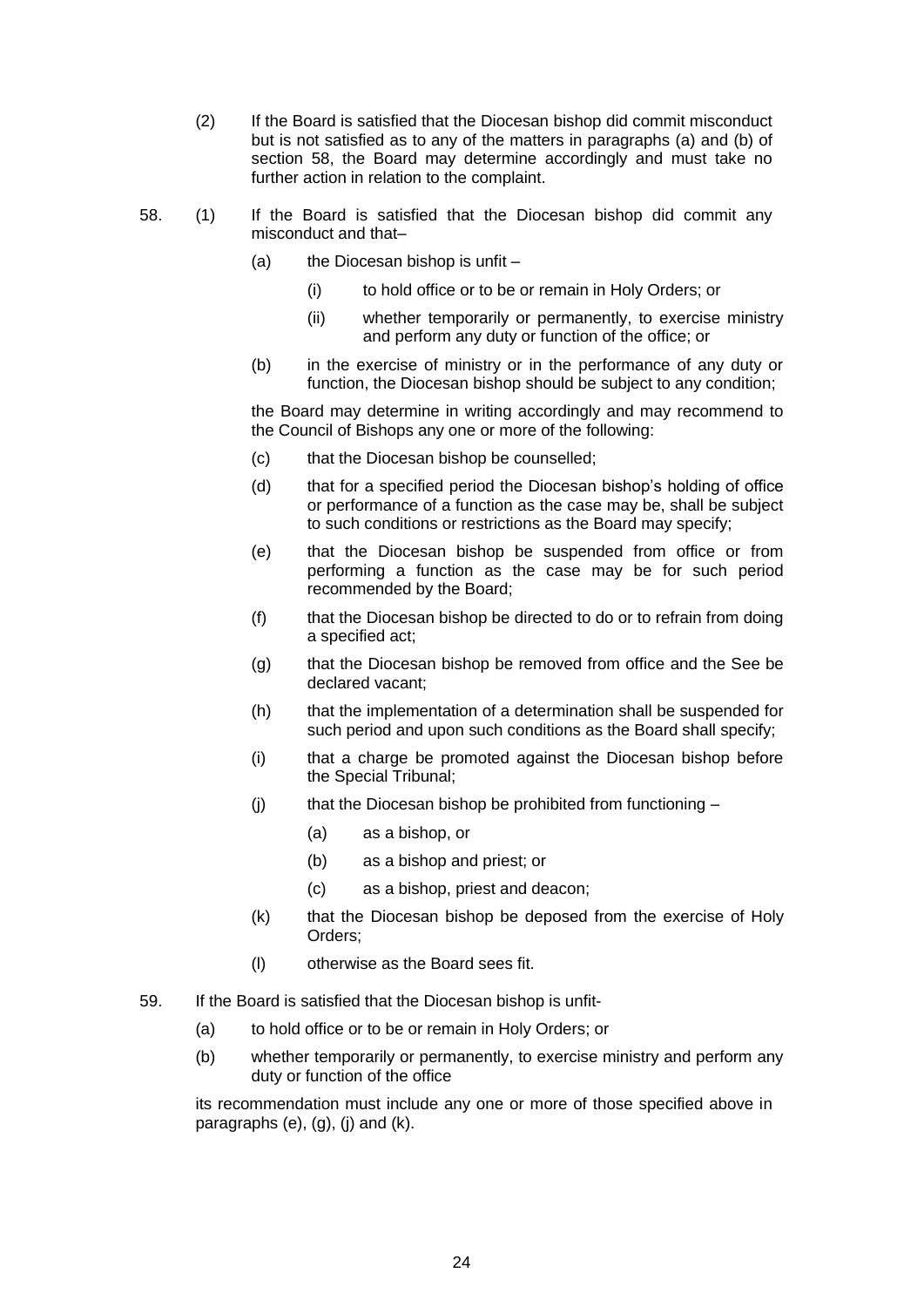# *Board may adjourn on terms*

- 60. (1) The Board may defer making any recommendation under section 58 on a complaint and may for that purpose adjourn any hearing from time to time for a period or periods not exceeding in the aggregate 12 months, on terms that the Diocesan bishop undertake for a specified period and in a form approved by the Board to do one or more of the following acts or omissions –
	- (a) stand down from the duties of office or from performing specified episcopal duties;
	- (b) undertake counselling from a person approved by the Board;
	- (c) submit to periodic medical examination by a person approved by the Board;
	- (d) undertake a specified program of medical treatment or rehabilitation whether as an outpatient or inpatient;
	- (e) provide medical or other evidence requested by the Board to assist it in deciding on any final recommendation; and
	- (f) perform or refrain from performing some other specified act.
	- (2) If, within a period specified by the Board, the Diocesan bishop declines to give an undertaking in accordance with subsection (1), the Board must proceed to make a determination and recommendation.
	- (3) The Board may take into account the failure of the Diocesan bishop to comply with his or her undertaking under subsection (1) in deciding on any recommendation on a complaint.

# **PART 14 – EPISCOPAL STANDARDS REVIEW BOARD**

#### *Establishment of the Review Board*

61. There shall be a Episcopal Standards Review Board comprising 5 persons and constituted and appointed in accordance with the provisions of this Part.

#### *Function of the Review Board*

62. Subject to the provisions of this Act, the function of the Review Board is to determine any application authorised by this Act for review of a decision of the Board.

#### *Panel of Review Board members*

- 63. The members of the Review Board in a particular case shall be appointed from a panel of 10 persons comprising:
	- (a) a President and a Deputy President, both of whom shall be or shall have been either a judicial officer or a practising barrister or solicitor of at least 10 years' standing of the Supreme Court of a State or Territory; and
	- (b) eight other persons of whom—
		- (i) two shall be clergy who are or have been a diocesan bishop;
		- (ii) two shall be clergy not in bishop's orders; and
		- (iii) four shall be lay persons.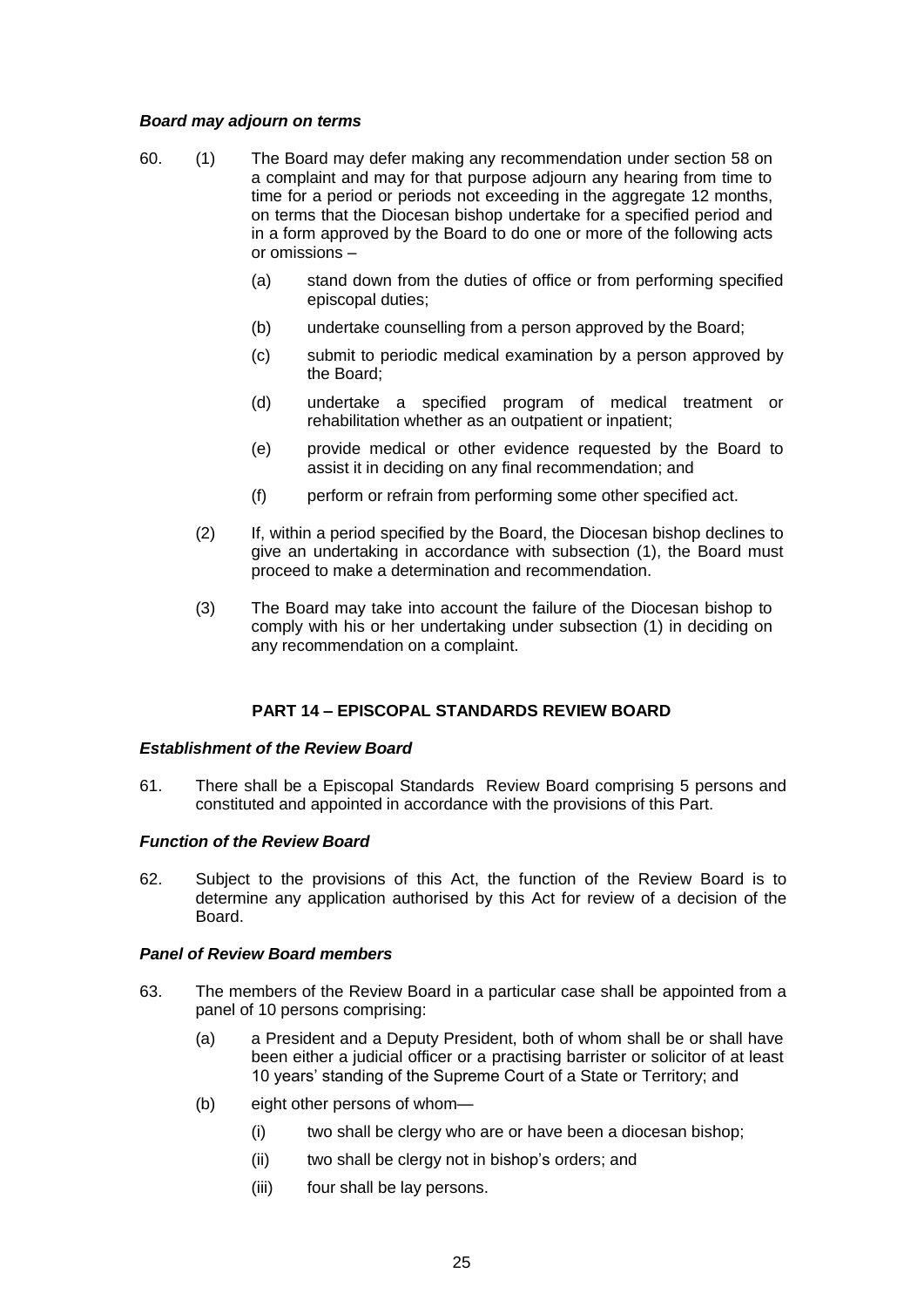# *Appointment of members of Review Board Panel*

- 64. (1) The members of the panel shall be appointed by the Diocesan Council or the board of the Diocesan Corporation, meeting when the Diocesan bishop is not present.
	- (2) The members of the panel shall hold office on such terms and conditions as may be determined from time to time by the Diocesan Council or the board of the Diocesan Corporation, as the case may be, meeting when the Diocesan bishop is not present.
	- (3) The members of the panel may constitute or include the members of an equivalent body either generally or for a particular complaint or matter.
	- (4) Any vacancy in the membership of the panel shall be filled by the Diocesan Council or the board of the Diocesan Corporation, as the case may be, meeting when the Diocesan bishop is not present.

# *Convening a Review Board*

- 65. (1) The members of the Review Board to be convened for any review of a decision of the Board shall be determined by the President or, if there is a vacancy in the office of President, by the Deputy President.
	- (2) For the purpose of any application to the Review Board, the Review Board shall consist of the President or Deputy President, who shall be the presiding member, one clergy person in bishop's orders, one clergy person not in bishop's orders and two lay persons.
	- (3) So far as it is reasonably practicable, the Review Board shall include at least one man and at least one woman.
	- (4) The quorum for a meeting of the Review Board shall be all the members of the Review Board except where the Review Board by its President or Deputy President makes directions under section 81 of this Act.
	- (5) A member of the Review Board shall not act as such a member unless the member has agreed in writing to abide by this Act.

# *Secretary to the Review Board*

66. There shall be a Secretary to the Review Board who shall be appointed on such terms and conditions as may be determined from time to time by the President of the Review Board.

# *Separately constituted Review Boards may sit simultaneously*

67. The Review Board, separately constituted in accordance with this Part, may act simultaneously for the purpose of applications made to it.

# *Review Board's proceedings valid despite vacancies etc*

68. An act or proceeding of the Review Board is not invalid by reason only of a vacancy in its membership or in the membership of the panel and, notwithstanding the subsequent discovery of a defect in the nomination or appointment of a member of the panel or the Review Board, any such act or proceeding is as valid and effectual as if the member had been duly nominated or appointed.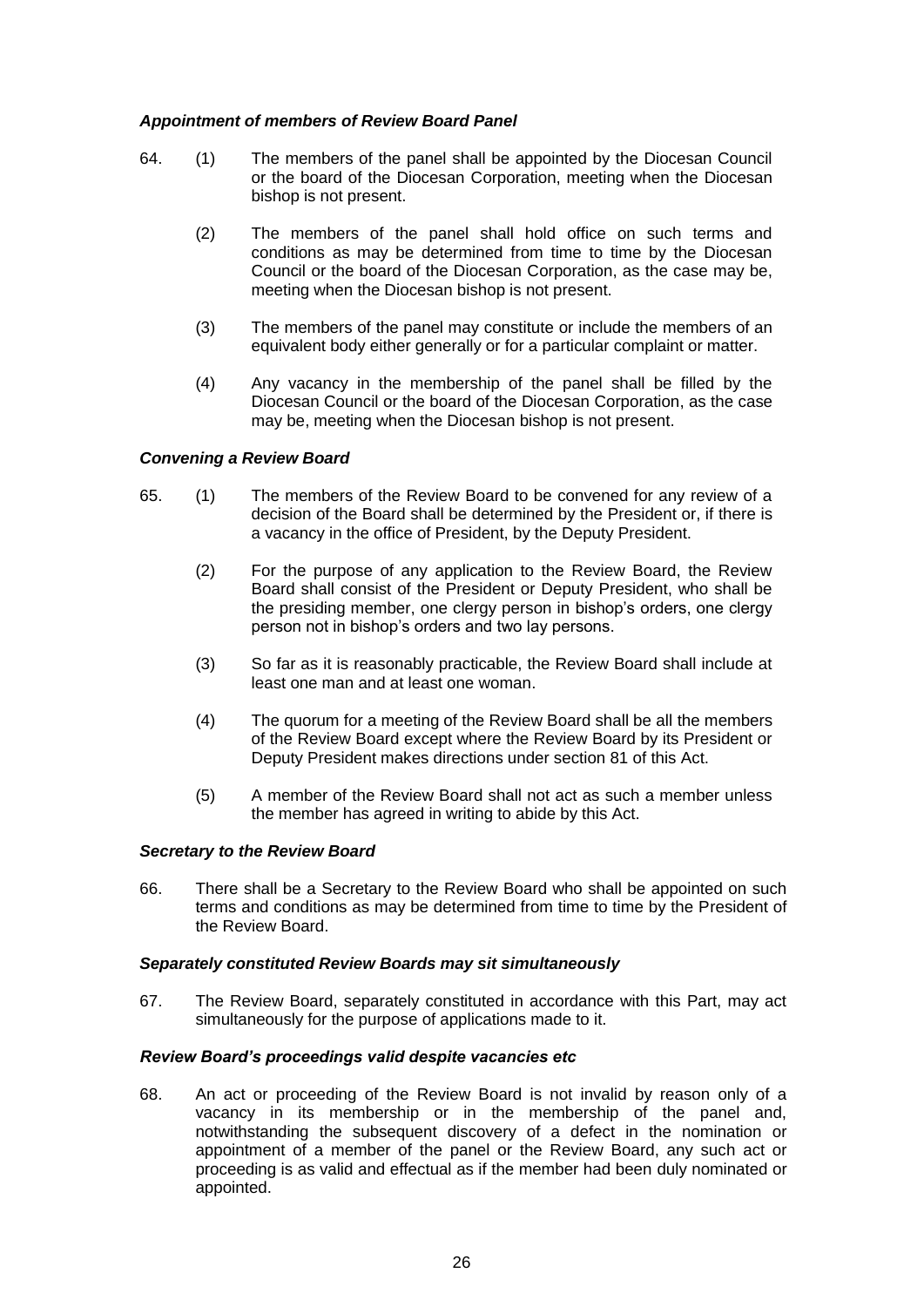# **PART 15 – APPLICATION FOR REVIEW**

## *Interpretation*

69. In this Part, "reviewable decision" means any finding of fact, determination or recommendation by the Board under either section 45 or section 58 of this Act.

## *Application to Review Board*

70. Where the Board has made any reviewable decision, the respondent or the ESC may within 30 days from the date of the decision or such further period as the Review Board may allow, apply to the Review Board for review of the decision.

## *Stay*

71. Except in so far as the Board or the Review Board may direct otherwise, the application for review shall not operate as a stay of the action on any recommendation by the Council of Bishops required under this Act.

## *Documents and material to be delivered following application*

72. Within 14 days of the date of the application to the Review Board or within 14 days of the date of the document or material coming to existence, whichever is the later, the ESC shall cause to be delivered to the Secretary of the Review Board any documents and material relevant to the application for review including the reasons of the Board for its determination and any recommendations.

#### *President to determine membership of Review Board*

73. Upon delivery to the Secretary of the Review Board the documents and material relevant to the application for review, the President or Deputy President of the Review Board as the case may be shall as soon as possible determine the membership of the Review Board for the purpose of the application for review.

#### *Review Board may exercise the powers of the Board*

- 74. The Review Board may exercise all the powers of the Board under this Act and may—
	- (a) affirm the decision under review;
	- (b) vary the decision under review;
	- (c) set aside the decision under review and make another decision in substitution for it; or
	- (d) set aside the decision under review and remit the matter for reconsideration by the Board in accordance with any directions or recommendations of the Review Board.

# *Review Board to deal with application expeditiously*

75. The Review Board must deal with the application as expeditiously as possible and must consider any further submissions from the respondent or the ESC.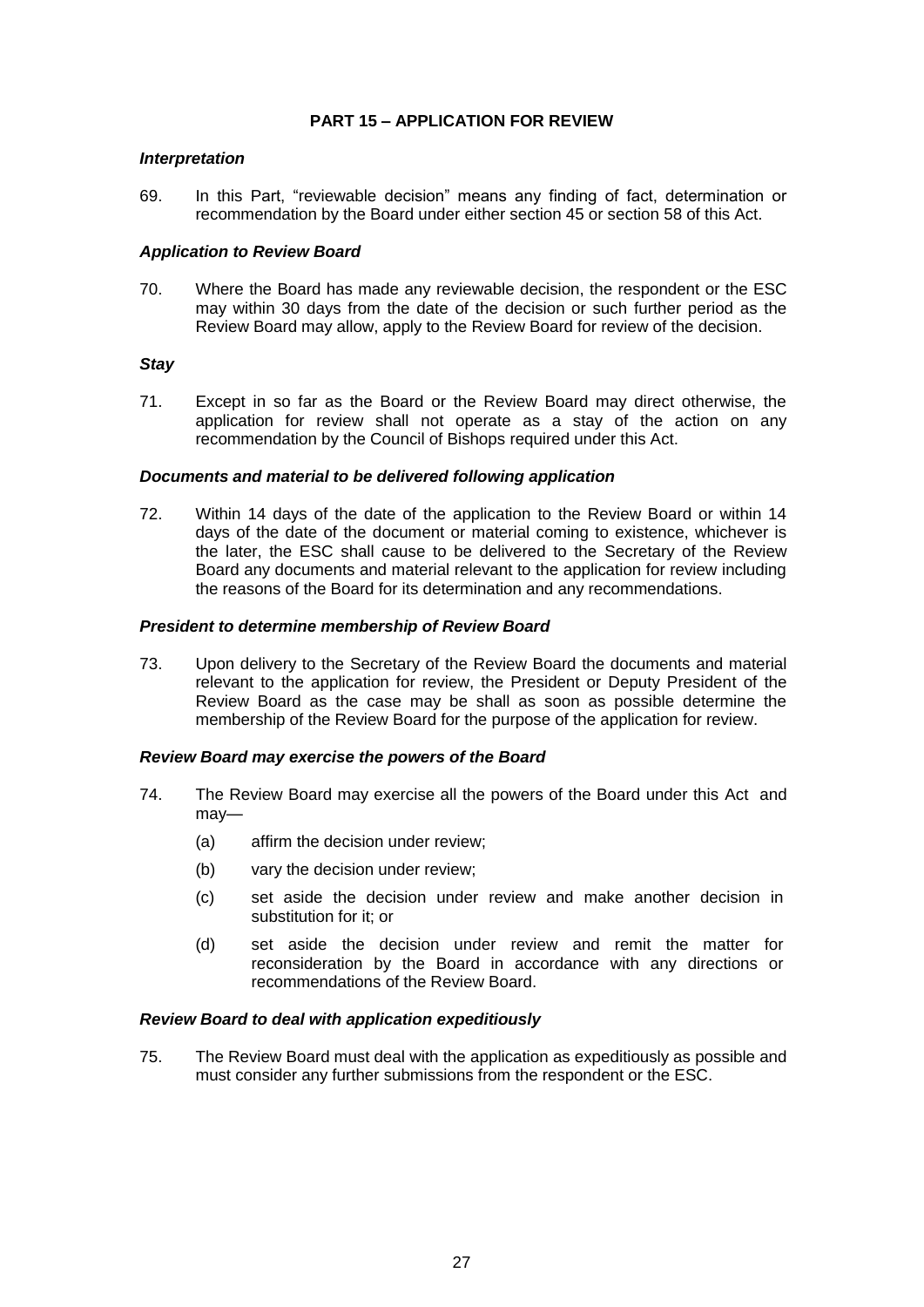# **PART 16 - PROCEEDINGS OF THE BOARD AND THE REVIEW BOARD**

# *Conduct of proceedings*

- 76. Each of the Board and the Review Board—
	- (a) must act with fairness and according to equity, good conscience, natural justice and the substantial merits of the case without regard to technicalities or legal forms; and
	- (b) is not bound by the rules of evidence but may inform itself on any matter in such manner as it thinks fit.

## *Powers and duties of the Board and Review Board*

- 77. (1) Subject to this Act, each of the Board and the Review Board—
	- (a) may regulate the proceedings of its meetings as it sees fit;
	- (b) may conduct its business and any proceedings by video link, conference telephone or by any electronic means of communication;
	- (c) may inform itself from the transcript or other record of proceedings in any court or tribunal and may adopt any findings, and accept as its own, the record of any court or tribunal;
	- (d) may give any other person to whom notice of the proceedings was given or who satisfies them that he or she has a proper interest in the matter a reasonable opportunity to make submissions to them; and
	- (e) must give written reasons for any determination and recommendation, other than by way of directions in the course of an application, unless the determination is made by consent of the respondent and the ESC.

#### *Board and Review Board may stipulate special procedures in certain cases*

- 77A. Subject to any terms prescribed by regulation, each of the Board and the Review Board may stipulate the terms on which the examination or cross examination of a child or a victim of sexual abuse is to be conducted and may–
	- (a) refuse to permit any questions as to, or admit any evidence of, the general reputation of the victim of sexual abuse with respect to chastity;
	- (b) refuse to permit a victim of sexual abuse to be cross examined personally by the respondent;
	- (c) may direct that alternative arrangements be made for the giving of evidence by a victim of sexual abuse, including arrangements—
		- (i) permitting the evidence to be given from a place other than the hearing room by means of closed-circuit television or other facilities that enable communication between that place and the hearing room;
		- (ii) using screens to remove the respondent from the direct line of vision of the witness;
		- (iii) permitting a person, chosen by the witness and approved by the board for this purpose, to be beside the witness while the witness is giving evidence, for the purpose of providing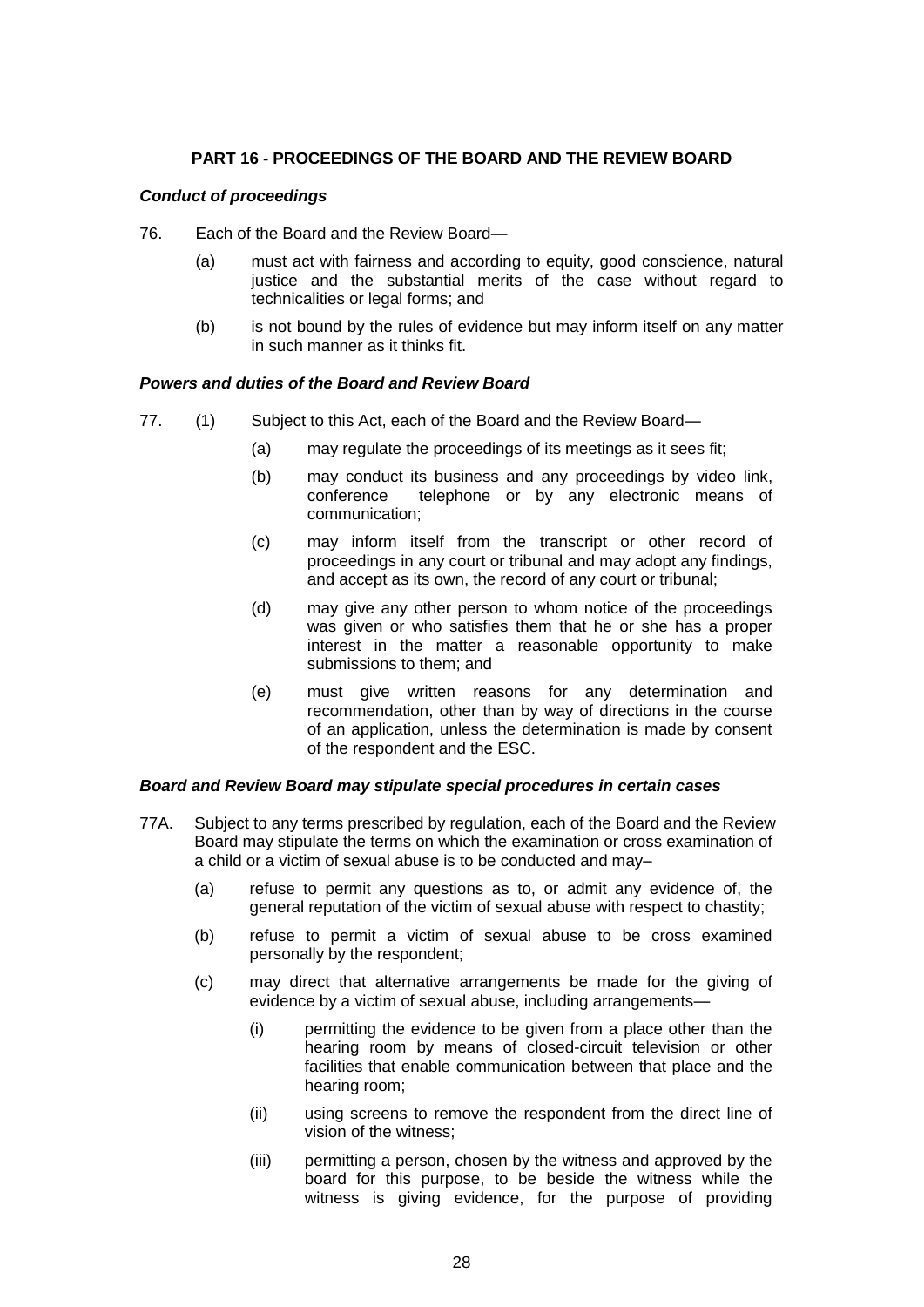emotional support to the witness;

- (iv) permitting only persons specified by the board to be present while the witness is giving evidence:
- (v) requiring legal practitioners to be seated while examining or cross-examining the witness.
- (2) The Board must give the ESC and the respondent a reasonable opportunity to adduce evidence, to examine or cross-examine witnesses and to make submissions to the Board.
- 78. (1) Subject to subsections (2) and (3), any hearing of the Board or the Review Board must be held in private with attendance only by-
	- (a) the members of the Board or the Review Board (as the case may be);
	- (b) the Secretary of the Board or the Review Board and any person providing transcription services;
	- (c) the Director and any member of the ESC and any person representing any of them;
	- (d) the respondent and any person representing the respondent;
	- (e) the complainant;
	- (f) a person whom the complainant wishes to have present for the purpose of providing emotional support to him or her, who is reasonably available and who is approved by the Board or the Review Board to be present;<sup>1</sup>
	- (f) any witness while giving evidence; and
	- (g) any other person to whom notice of the proceedings was given or who satisfies the Board that he or she has a proper interest in the matter.
	- (2) Each of the Board and the Review Board may direct
		- (a) that the whole or part of a proceeding be held in public; or
		- (b) that any other persons or classes of persons specified by it may be present during the whole or any part of a proceeding.
	- (3) Each of the Board and the Review Board may only make a direction under the preceding subsection if satisfied that the direction is in the public interest in the proper administration of justice.

# *Review Board not obliged to hold hearing or admit certain evidence*

- 79. Subject to this Act, the Review Board is not obliged
	- (a) to hold a hearing at which-

 $\overline{a}$ 

- (i) evidence is adduced, whether by oral examination or signed statement or statutory declaration; or
- (ii) submissions are heard orally; or
- (b) to admit evidence that was not adduced before the Board in relation to the facts relevant to the complaint unless –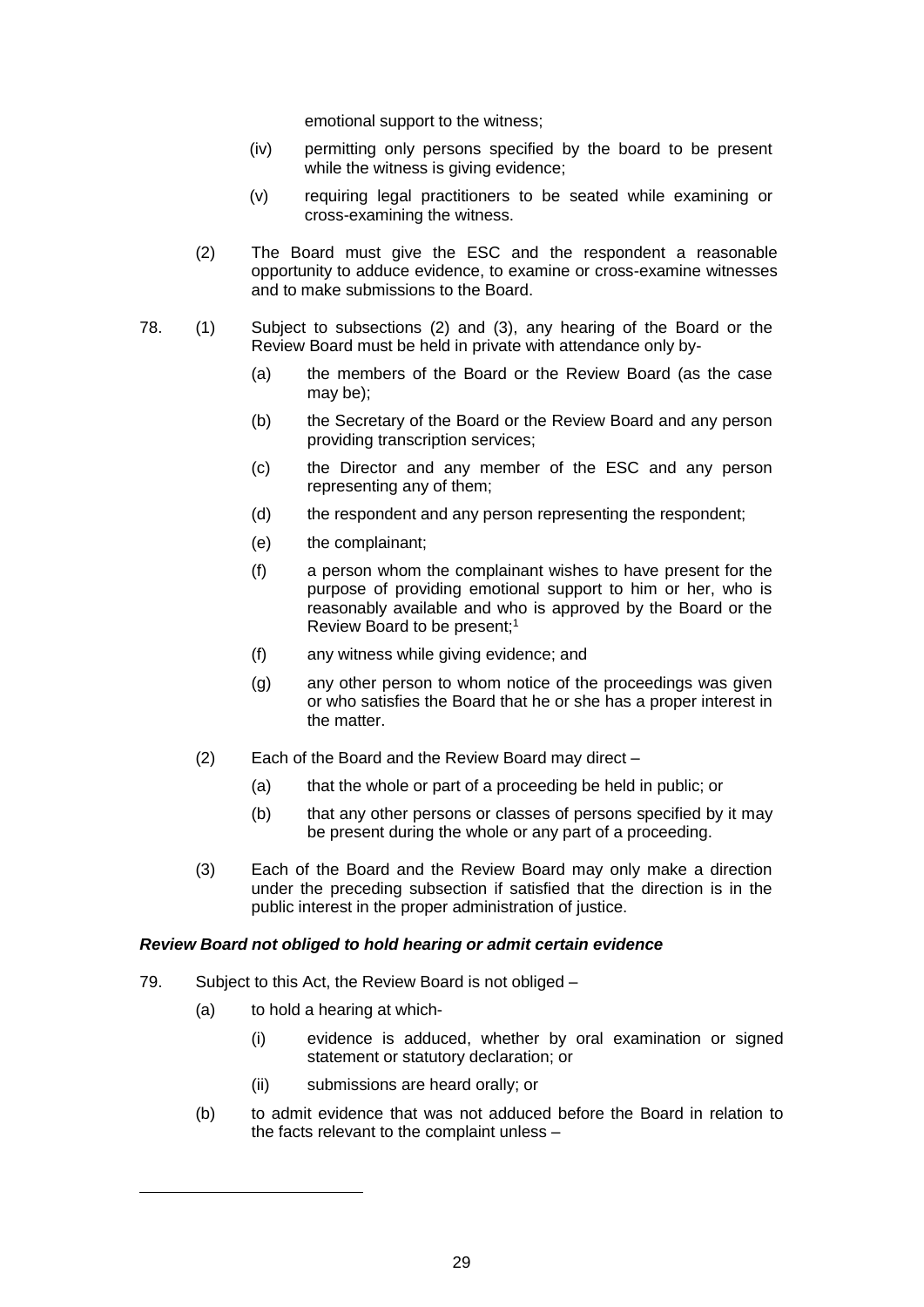- (i) the evidence could not have been obtained with reasonable diligence for use at the hearing before the Board; and
- (ii) that there is a high probability that the result would have been different had it been received at that hearing.

## *Legal representation*

80. The ESC may and the respondent at the respondent's own expense may appoint a legal representative to assist in the process.

## *Directions*

- 81. Each of the Board and the Review Board may at any time and from time to time give directions:
	- (a) as to the inspection by and supply of copies to the respondent or any other person of the documents or material relevant to the reference; and
	- (b) as to the conduct of its inquiry into the reference

and for that purpose the Board or the Review Board may be constituted by the President or Deputy President alone.

#### *Board and Review Board may appoint a person to assist*

82. Each of the Board and the Review Board may, for the purpose of any particular reference, appoint such person or persons, to assist it in inquiring into (but not determining) a reference as the Board or the Review Board thinks fit.

## *Directions to ESC*

83. Each of the Board and the Review Board may at any time and from time to time give directions to the ESC as to any further inquiries or investigation it requires to be carried out for the purposes of the reference and the ESC must to the best of its ability cause such directions to be carried out.

#### *Board and Review Board may receive written evidence*

84. Without limiting the meaning and effect of sections 76 and 77, each of the Board and the Review Board may receive a statutory declaration or a signed statement without the need for the personal attendance of the maker of the statutory declaration or statement and may also in its discretion use electronic means such as video link or conference telephone to receive evidence and submissions.

#### *Board and Review Board may rely on decisions of other bodies*

- 85. In any proceedings before it, where the Board or the Review Board is satisfied that the respondent—
	- (a) has been convicted by a court within Australia of an offence involving conduct as described in any of paragraphs (a) to (i) and (l) of subsection 3(7) of this Act ("specified conduct");
	- (b) has been found guilty (without conviction) by a court within Australia of an offence involving specified conduct;
	- (c) has admitted in proceedings before a court or tribunal within Australia having engaged in specified conduct;
	- (d) has been found by a court or tribunal within Australia to have engaged in specified conduct; or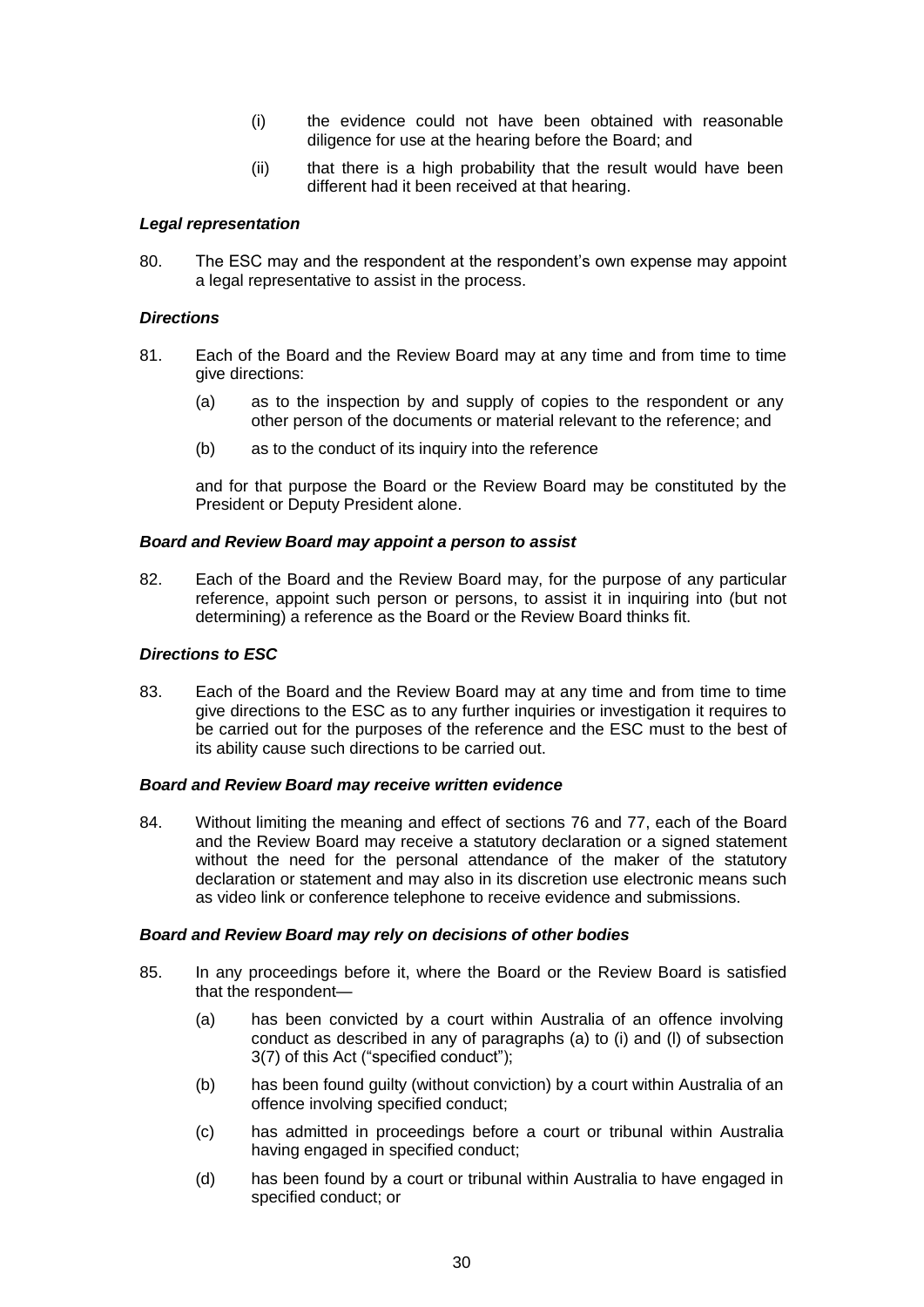(e) has been disqualified by a court or tribunal within Australia from professional practice on account of specified conduct,

then—

- (f) a certificate, reasons for judgment or other record from the court or tribunal (as the case may be) shall be conclusive evidence that the respondent engaged in the specified conduct; and
- (g) neither the respondent nor any other party shall be at liberty to call or give evidence or make submissions for the purpose of calling into question the conviction or finding of guilt of the respondent or denying that the respondent engaged in the specified conduct.

# *Standard of proof applying to Board and Review Board*

- 86. (1) The standard of proof to establish an allegation is that of a reasonable satisfaction on the balance of probabilities.
	- (2) Each of the Board and the Review Board must scrutinize evidence with greater care if there is a serious allegation to be established, or an inherent unlikelihood of an occurrence of a given description or if there are grave consequences that would flow from a particular finding.

# *Individual members of Board and Review Board not to meet with parties*

87. No member of the Board or the Review Board shall individually meet with either the complainant or the respondent or anyone acting on their behalf while the matter is in progress.

## *Disqualification where personal interest*

- 88. (1) Where a member of the Board or the Review Board has a personal interest in a matter before it the member shall be disqualified from participating in the matter.
	- (2) The opinion of the presiding member of the Board or the Review Board (as the case may be) as to whether any other member of the Board or the Review Board has a personal interest in a matter shall be conclusive.

# *Medical examination*

- 89. (1) The ESC or the Board or the Review Board may request the respondent to submit within a specified time to a medical examination by a person approved by the ESC or the Board or the Review Board (as the case may be) the cost of which shall be met from church funds under the control of the Diocesan Bishop in Council or Diocesan Corporation.
	- (2) A copy of the report of an examination under subsection (1) shall be provided to the respondent, the Director, the ESC, the Board and, if applicable, the Review Board.

# *No further action where Special Tribunal unlikely to find respondent guilty*

90. If the Board or the Review Board is satisfied that there is no reasonable likelihood that the Special Tribunal would find the respondent guilty of any offence, the Board or the Review Board shall not recommend that a charge be promoted against the respondent in the Special Tribunal.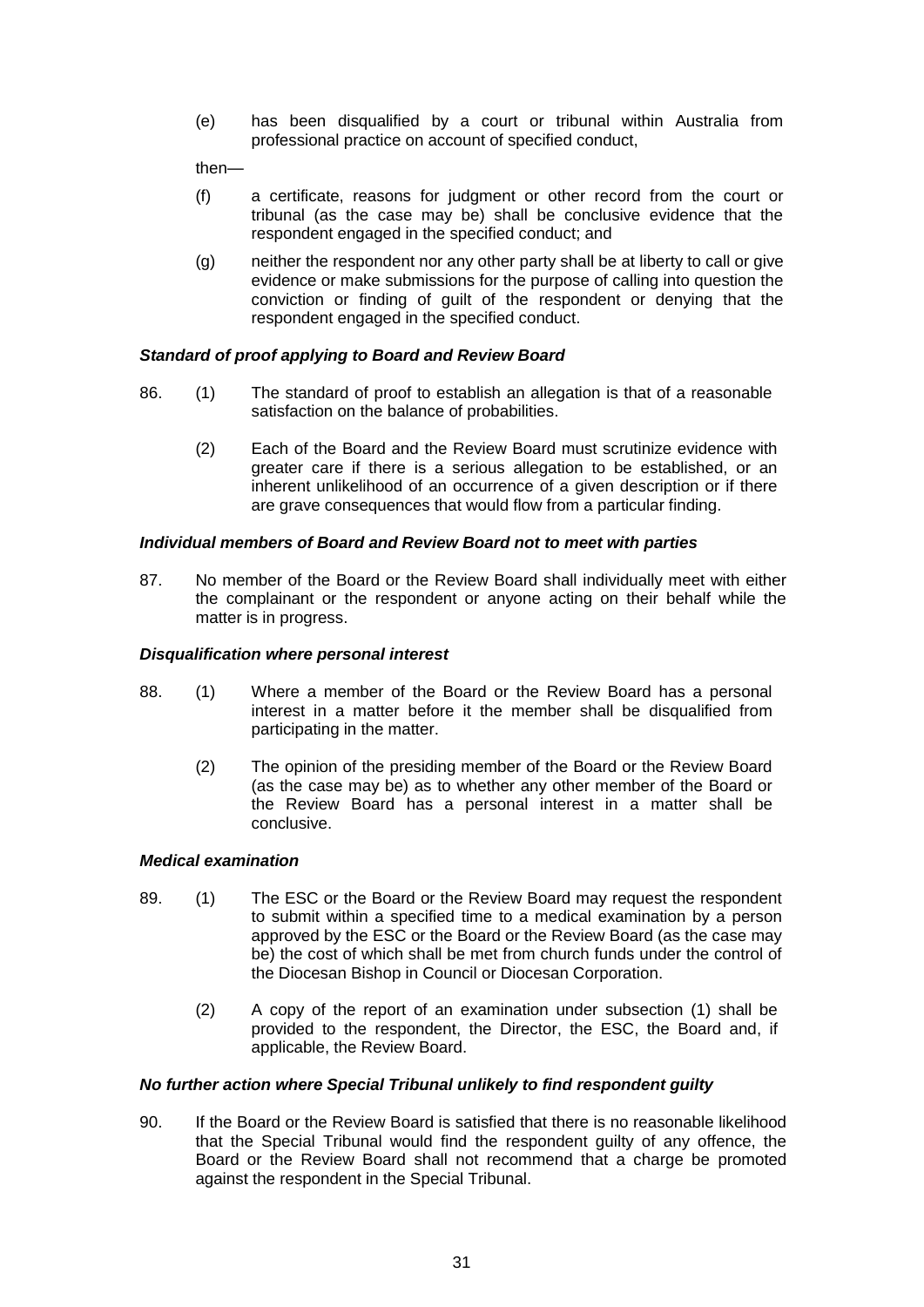## *Certain matters not to be inquired into*

- 91. Neither the Board nor the Review Board shall, in the course of considering a complaint or reconsidering a decision respectively:
	- (a) inquire into any matter which is the subject of any completed formal investigation or enquiry and determination conducted—
		- (i) pursuant to any provision of the Constitution; or
		- (ii) pursuant to this Act or the Episcopal Standards Canon 2007, a canon or an Act of a diocesan Synod in any case relating to the discipline or professional standards of Church workers by a board of enquiry, tribunal or other body—

save to the extent of any fresh evidence that was not reasonably available during the previous formal investigation or enquiry, but may take into account the finding of any such formal investigation or enquiry; or

(b) inquire into, make any findings in relation to or take into account any alleged breach of faith ritual or ceremonial.

## *Matters Board and Review Board to consider*

- 92. Where a matter is referred to the Board or application for review is made to the Review Board, the Board or Review Board (as the case may be) shall consider the complaint or decision and may make any finding on any relevant question of fact, taking into account—
	- (a) the final report (if any) of the investigator including any attachments;
	- (b) such report of the ESC as may be submitted;
	- (c) any further material received from the complainant and the Diocesan bishop relevant to its consideration;
	- (d) any other relevant evidentiary material;
	- (e) any standards prescribed by the code of conduct approved under this Act, whenever the conduct may have occurred;
	- (f) the conduct of the Diocesan bishop as it finds it to have been;
	- (g) any failure of the Diocesan bishop to comply with a provision of this Act; and
	- (h) in the case of the Review Board, the determination and reasons of the Board.

#### *No costs to be awarded*

93. Neither the Board nor the Review Board has the power to award costs of any complaint or matter before it.

# *Making of rules*

- 94. (1) The President of the Board may make rules of the Board reasonably required in relation to the practice and procedure of the Board.
	- (2) The President of the Review Board may make rules of the Review Board reasonably required in relation to the practice and procedure of the Review Board.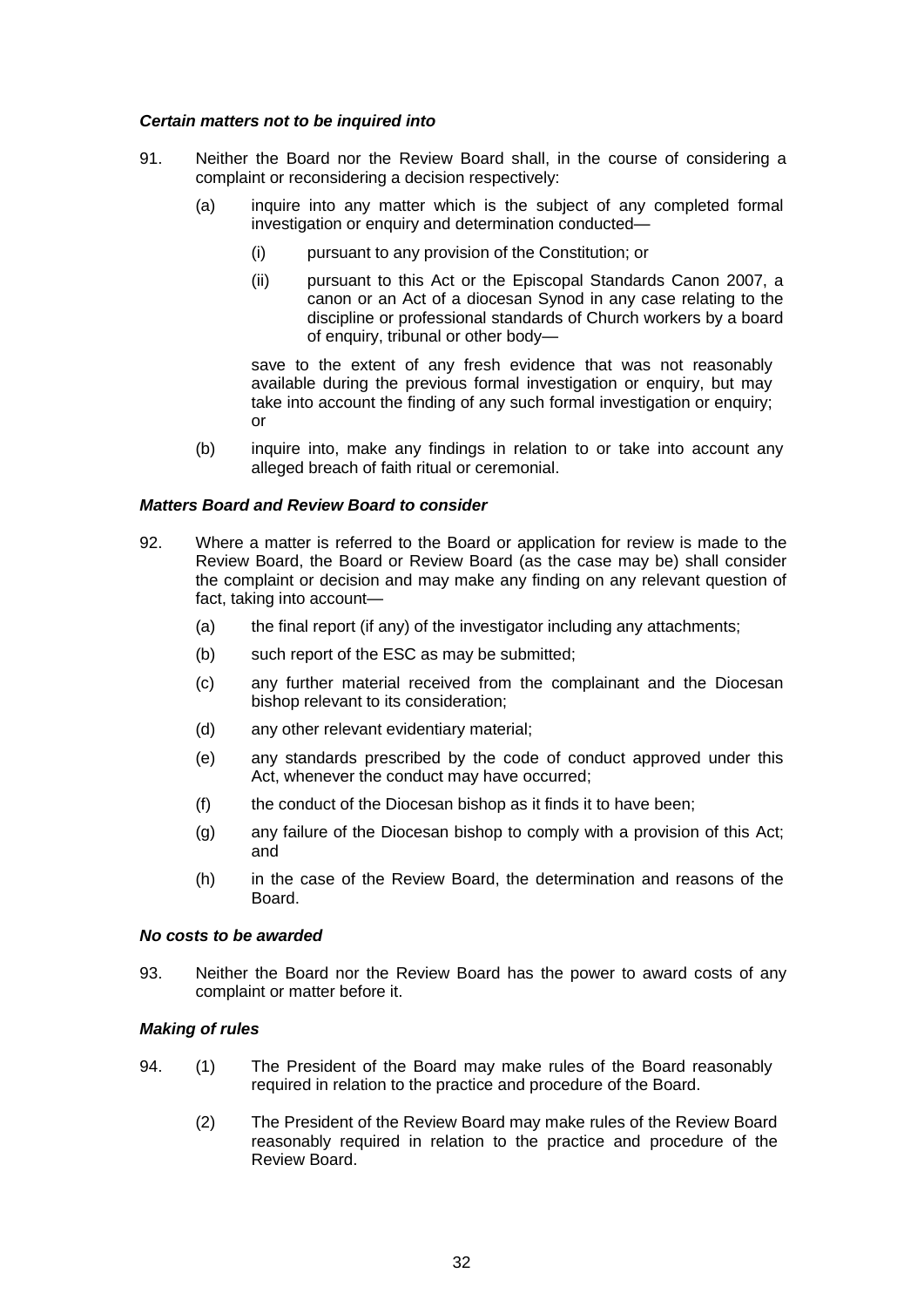- (3) The ESC, the respondent and any other party joined to a complaint or matter by leave of the Board or the Review Board shall comply with the rules of the Board or the Review Board (as the case may be) and with any directions given by either the Board or the Review Board.
- 95. The rules of the Board or the Review Board made under this Part may provide that, in relation to the exercise of specified functions, or in relation to matters of a specified class, other than the determination of an application including the making of a recommendation, the Board or the Review Board (as the case may be) may, at the direction of the presiding member, be constituted by a single member sitting alone.

# *Practice and procedure*

- 96. Subject to this Act and the relevant rules-
	- (a) the practice and procedure of the Board will be as directed by the presiding member of the Board; and
	- (b) the practice and procedure of the Review Board will be as directed by the presiding member of the Review Board.
- 97. (1) In any proceedings of the Board or the Review Board:
	- (a) any question of law or procedure shall be determined by the presiding member; and
	- (b) any other question will be determined by majority decision of the members, and in the case of an equality of votes the opinion of the presiding member shall prevail.
	- (2) Where the Board or the Review Board is constituted by a member sitting alone who is not the President or the Deputy President, any question of law that arises must be referred to the President or Deputy President for decision and any decision made on such a reference is a decision of the Board or the Review Board (as the case may be).
- 98. If a member of the Board or the Review Board, other than the presiding member, dies or is for any other reason unable to continue with any complaint referred to the Board or any matter before the Review Board, the Board or the Review Board constituted by the presiding member and the other member or members may, if the presiding member so determines, continue and complete the matter.

# *To whom a copy of the determination and recommendation to be provided.*

- 99. (1) Subject to this section, each of the Board and the Review Board must cause a copy of the determination and recommendations together with reasons (whether under section 45, 58 or 74) to be provided to—
	- (a) the Council of Bishops;
	- (b) the complainant;
	- (c) the respondent;
	- (d) the Director and the ESC; and
	- (e) the Diocesan Council or the board of the Diocesan Corporation, as the case requires;

and must cause any required relevant details to be forwarded for entry onto the national register.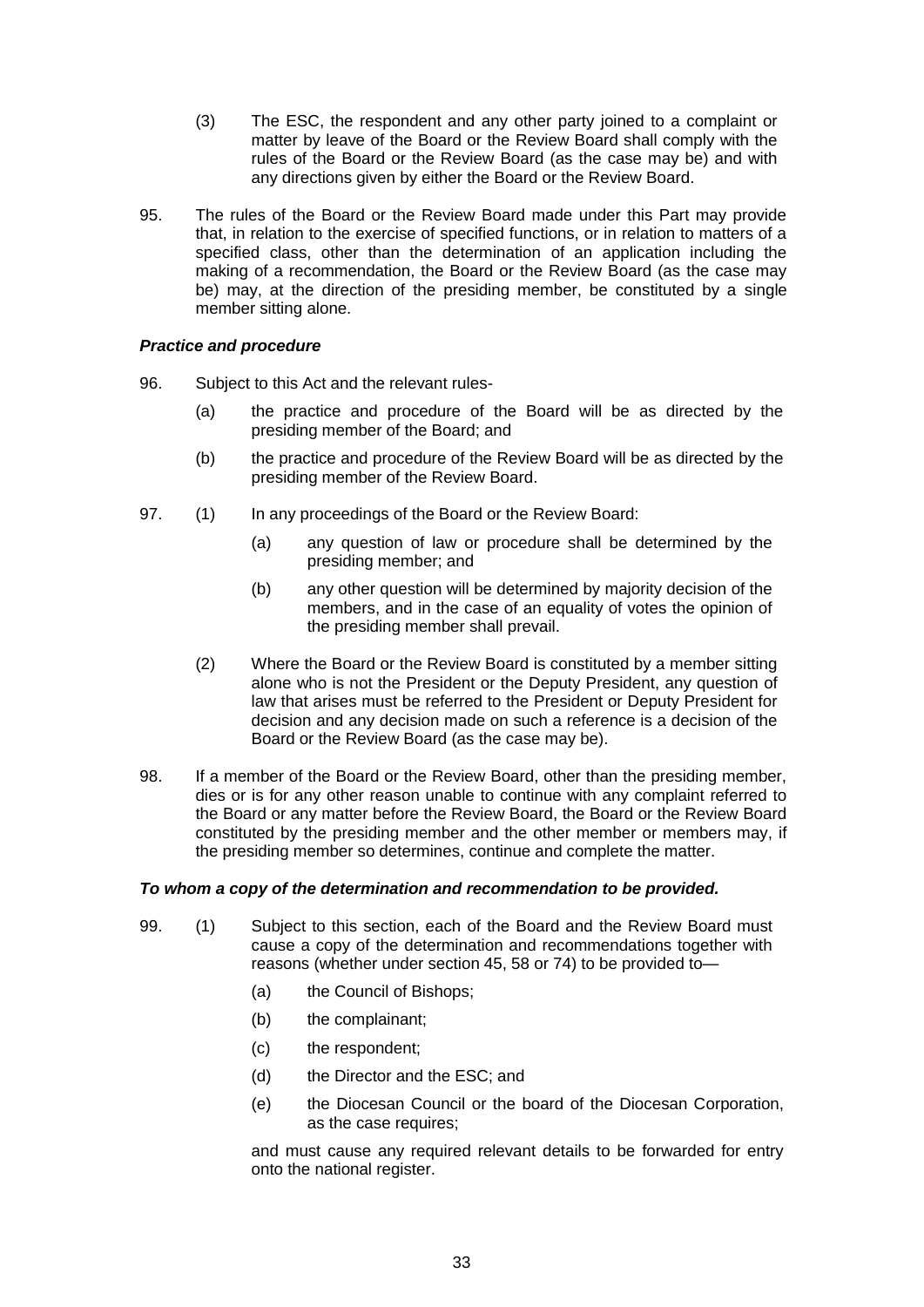- (2) Each of the Board and the Review Board must ensure that the determination and recommendations together with reasons are anonymised and redacted so as not to contain any particulars that identify or are likely to lead to the identification of a prescribed person.
- (3) Each of the Board and the Review Board must release to the public as soon as practicable –
	- (a) its determination and reasons for decision; and
	- (b) the recommendations made to the Council of Bishops

anonymised and redacted as referred to above.

(4) If to be effective, a recommendation must identify a prescribed person, the Board or the Review Board may communicate confidentially the name of that person to the Council of Bishops.

# **PART 17 - THE COUNCIL OF BISHOPS**

## *Council of Bishops must give effect*

- 100. Subject to section 71 of this Act, the Council of Bishops to whom a recommendation under section 58 or 74 of this Act must, and is hereby empowered to give effect to–
	- (a) the recommendation of the Board or if applicable, the Review Board; or
	- (b) any variation or modification of that recommendation, consistent with any facts found by the body making the recommendation provided that the substance of that recommendation is preserved, as the Council of Bishops sees fit.

#### *Decision by majority of votes*

101. A question before the Council of Bishops may be decided by a majority of the votes of the members of the Council of Bishops.

# *Publication of decision of the Council of Bishops*

- 102. (1) Subject to subsection (2), the Council of Bishops must release to the persons referred to in paragraphs (b) to (e) of subsection 99(1) and to the public as soon as practicable a written statement disclosing -
	- (i) their decision on any recommendation received in respect of a complaint;
	- (ii) the steps to be taken or that have been taken pursuant to the preceding section to give effect to it; and
	- (iii) the reasons for any variation or modification of a recommendation under the preceding section;
	- (2) The Church authority must ensure that any information which is released to the public is anonymised and redacted so as not to contain any particulars that identify or are likely to lead to the identification of –
		- (a) the complainant other than the Director;
		- (b) any witness other than the respondent or a witness as to either character or a question on which expert evidence is given;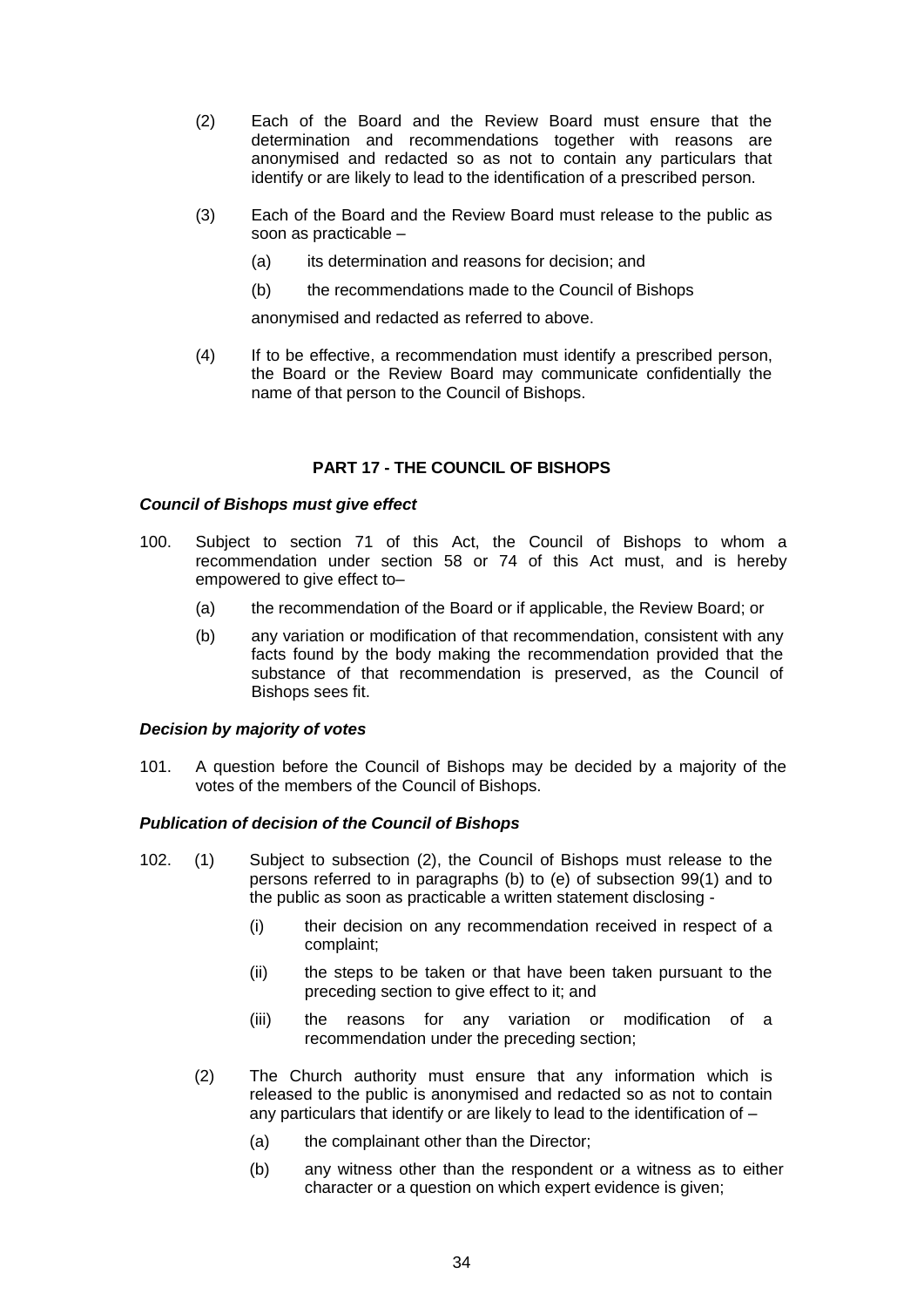- (c) any person against whom a prescribed sexual offence is alleged to have been committed; or
- (d) the respondent (whether as a witness or otherwise), unless—
	- (i) the Board or the Review Board has already made public the name of the respondent in the exercise of its discretion; or
	- (ii) in the discretion of the Council of Bishops, the disclosure of the identity of the respondent is necessary or desirable in the public interest.

# *The failure without reasonable excuse to comply*

- 102A. The failure of the Diocesan Bishop without reasonable excuse to comply with a recommendation that he or she be prohibited from certain functions or some other requirement given effect to by the Council of Bishops pursuant to section 100 is both—
	- (a) an offence; and
	- (b) is a relevant factor in determining the fitness or otherwise of the Church worker for any role office or position.

# **PART 18 – CONFIDENTIALITY AND REPORTING**

# *Duty of confidentiality*

- 103. Subject to the provisions of this Act, the Director, a member of the ESC, a member of the Board or the Review Board or of a Council of Bishops or a person employed or engaged on work related to the affairs of the ESC, the Board or the Review Board must not divulge information that comes to his or her knowledge by virtue of that office or position except:
	- (a) in the course of carrying out the duties of that office or position;
	- (b) as may be authorised by or under this Act or any protocol;
	- (c) as may be authorised or required by or under the National Register Canon 2007 or any canon prescribed by General Synod in substitution for that canon;
	- (d) in any proceedings before a Diocesan Tribunal, a provincial tribunal, the Special Tribunal or the Appellate Tribunal;
	- (e) as may be required by law; or
	- (f) to any insurer or insurance broker of a Church body or Council of Bishops where the information may give rise to or be relevant to a claim for indemnity by the Church body or Council of Bishops against the insurer or is relevant to obtaining or continuing insurance cover.

# *Duty of disclosure to other church bodies*

- 104. (1) The ESC must disclose to an equivalent body information in its possession concerning alleged misconduct of a former Diocesan bishop:
	- (a) which is information relevant to, or coming to notice during the course of an investigation undertaken by the equivalent body of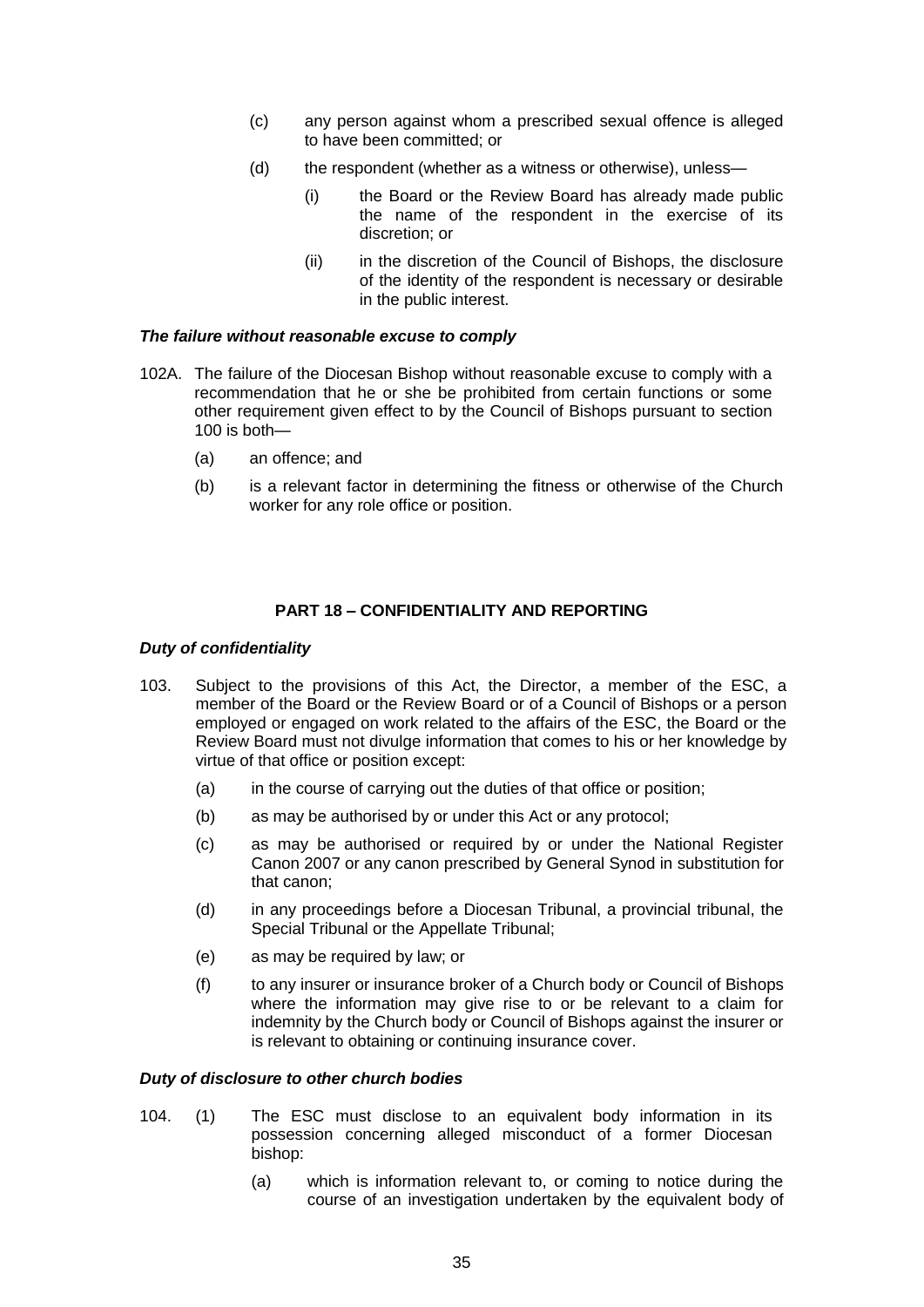the Diocese by whose Bishop the former Diocesan bishop is licensed or in which the former Diocesan bishop is residing; or

(b) which is information concerning misconduct alleged to have occurred in the diocese of the equivalent body—

and must co-operate with the equivalent body.

(2) The ESC may disclose to a person or body of another church or Christian denomination exercising powers, duties or functions similar to those of the ESC, in relation to clergy, details of information in its possession concerning the alleged misconduct of a former Diocesan bishop and the ESC must co-operate with such person or body to whom the information is disclosed.

#### *ESC to report annually to Diocesan Council*

- 105. (1) The ESC must report annually to the Diocesan Council (meeting without the Diocesan bishop) on its activities for that calendar year.
	- (2) The report of the ESC pursuant to the preceding subsection may identify the Diocesan bishop as the respondent who has been exonerated from an allegation the subject of a complaint or who has been the subject of a determination or recommendation by the Board or the Review Board, favourable to the Diocesan bishop.

## *ESC to report to Primate or senior Metropolitan*

- 106. (1) Subject to subsection (2), the ESC must, in respect of every complaint with which it is dealing under this Act, report either orally or in writing to the Primate with such frequency and as fully as the Primate may reasonably require.
	- (2) If the matter relates to the conduct of the Diocesan bishop who is the Primate, such reports must be made to and at the direction of the senior Metropolitan at the time in Australia who is not the Primate.

#### **PART 19 – INDEMNITY**

#### *Indemnification of those with functions under the Act*

- 107. The Diocesan bishop in Council or the Diocesan Council must and are hereby authorised to, out of church funds under the control of the Diocesan bishop in Council or the Diocesan Council, indemnify –
	- (a) the Director and any delegate of the Director;
	- (b) any carer appointed under this Act or any protocol;
	- (c) the members of the ESC and each of them;
	- (d) any delegate of the ESC;
	- (e) the members of the Board and each of them;
	- (f) the Secretary to the Board;
	- (g) any person appointed by the Board pursuant to this Act;
	- (h) the members of the Review Board and each of them;
	- (i) the Secretary to the Review Board;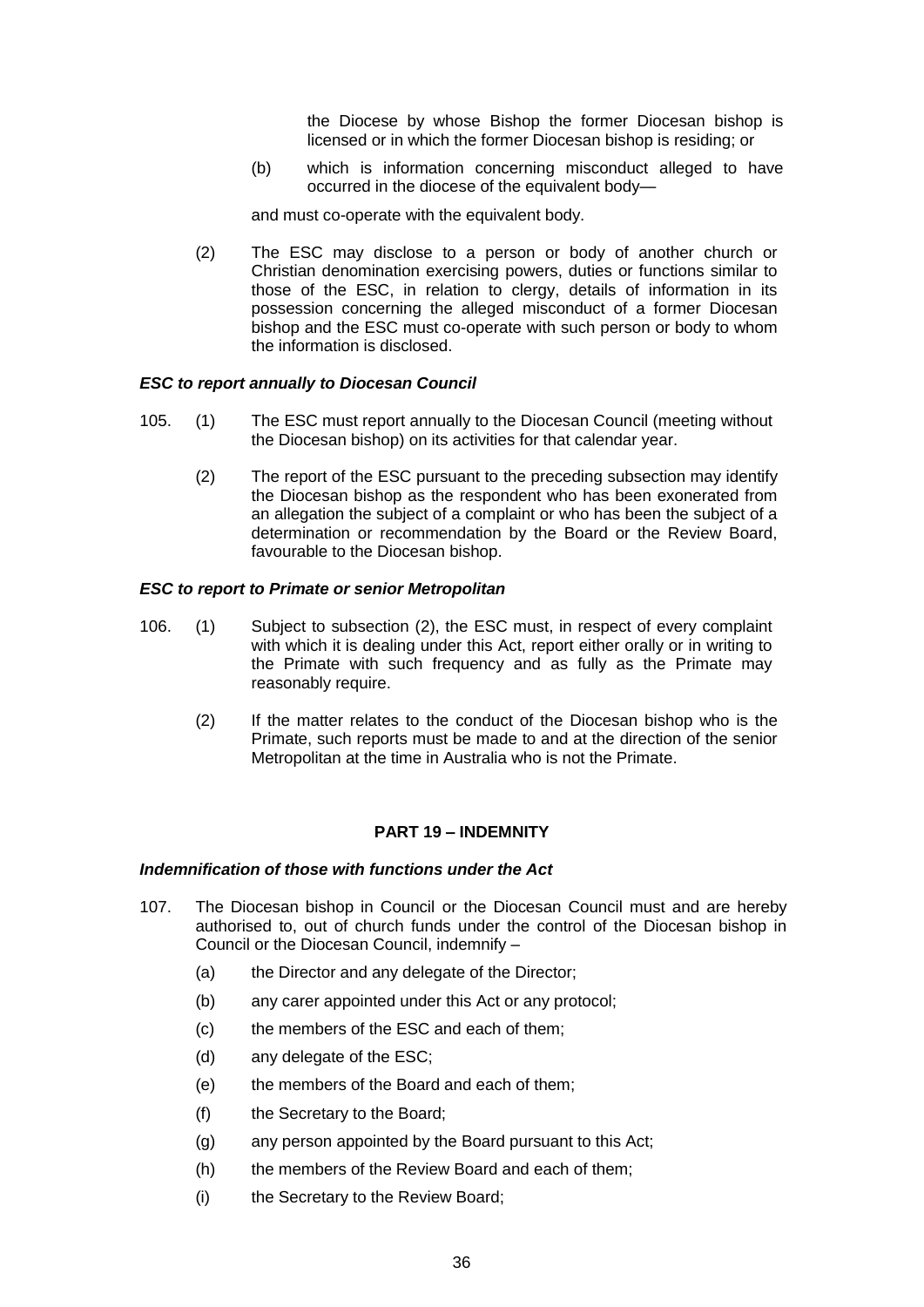- (j) any person appointed by the Review Board pursuant to this Act; and
- $(k)$  the members of the Council of Bishops and each of them  $-$
- (l) any witness in a proceeding under this Act, if the Diocesan Corporation so resolves in a particular case—

for any act or omission respectively by them in good faith and in the exercise or purported exercise of powers or functions, or in the discharge or purported discharge of duties under this Act in relation to the Diocesan bishop.

# **PART 20 – REGULATIONS**

## *Making amending or repealing regulations*

108. The Diocesan bishop in Council or the board of the Diocesan Corporation may from time to time make amend or repeal regulations, not inconsistent with the provisions of this Act, providing for records arising out of or incidental to the operation of this Act, and for all or any of the purposes whether general or to meet particular cases, which may be convenient for the administration of this Act or which may be necessary or expedient to carry out the objects and purposes of this Act.

\_\_\_\_\_\_\_\_\_\_\_\_\_\_\_\_\_\_\_\_\_\_\_\_\_\_\_\_\_\_\_\_\_\_\_\_\_\_\_\_\_\_\_\_\_\_\_\_